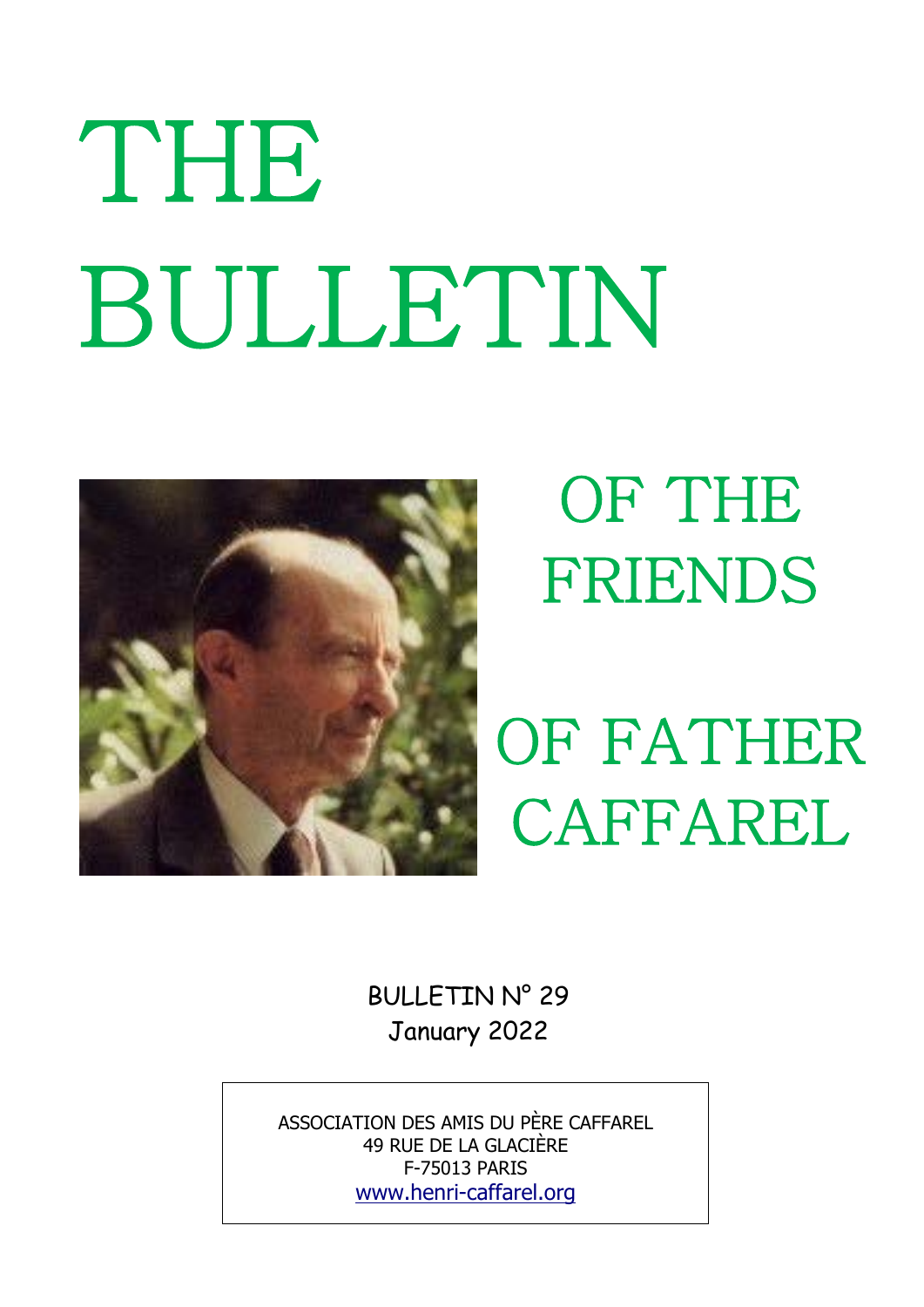*To order the DVD about Father Caffarel (in French) contact:* L'Association des Amis du père Caffarel • 49, rue de la Glacière F-75013 PARIS • www.henri-caffarel.org **Price: 5 €**

The last page of this Bulletin contains the registration form In order to **renew your subscription** for 2022 If you have not already done so

You can also write out the names of friends you wish us to send Registration forms to on the back of your form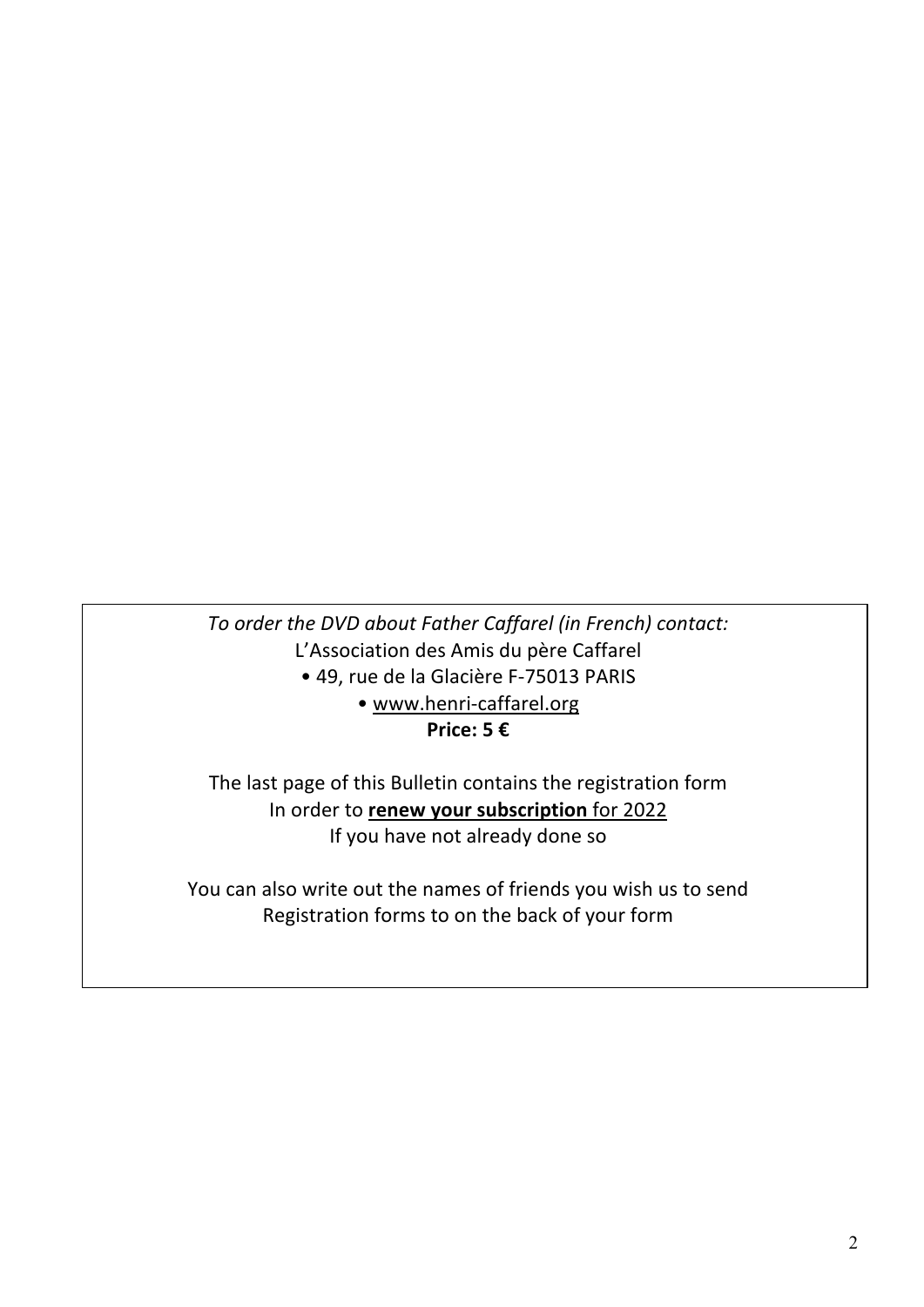# **CONTENTS**

| Editorial: Christmas is not over!                                                                                                                                                                                          |       |
|----------------------------------------------------------------------------------------------------------------------------------------------------------------------------------------------------------------------------|-------|
| Edgardo & Clarita Bernal Fandiño                                                                                                                                                                                           | p. 4  |
| News from the Association of the Friends of Father Caffarel<br>Feedback on the Prayer Novena proposed to<br>Teams' Members around the World on the occasion<br>of the 25 <sup>th</sup> anniversary of Fr. Caffarel's death | p. 6  |
| News from the Association of the Friends of Father Caffarel<br>Meeting in Rome with the Congregation for the Causes of<br>Saints                                                                                           | p. 11 |
| News from the Association of the Friends of Father Caffarel                                                                                                                                                                |       |
| Report from the Association's Treasurer                                                                                                                                                                                    | p. 13 |
| News from the Association of the Friends of Father Caffarel                                                                                                                                                                |       |
| New publications :<br>Camille C. ou l'emprise de Dieu, French edition<br>Conjugal Love, A Path to God (L'amour conjugal,                                                                                                   |       |
| chemin vers Dieu), English & Portuguese editions                                                                                                                                                                           | p. 16 |
| <b>Father Caffarel's Archives</b>                                                                                                                                                                                          |       |
| Remedies for a Lack of Union                                                                                                                                                                                               | p. 18 |
| Prayer for the Canonisation of Father Caffarel                                                                                                                                                                             | p. 23 |
| Honorary Members of the Association of the Friends<br>of Father Caffarel                                                                                                                                                   | p. 24 |
| <b>Membership Renewal Form</b>                                                                                                                                                                                             | p. 27 |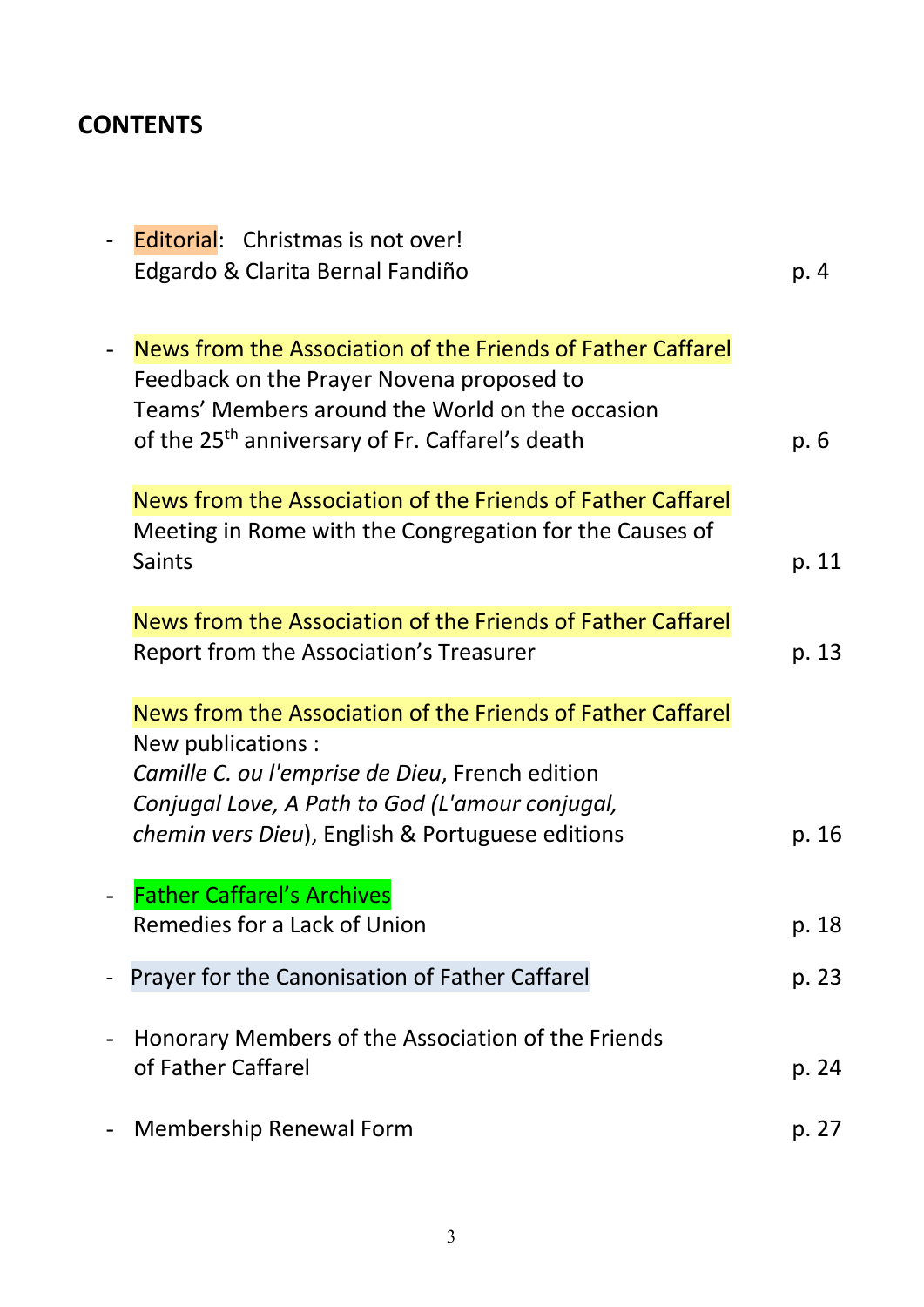#### **EDITORIAL**

**Clarita & Edgardo Bernal** *(Responsible Couple in the International Leading Team of Teams of Our Lady)*



#### **CHRISTMAS IS NOT OVER!**

Dear Family of the Association of Friends of Father Caffarel,

By the time this newsletter is published, we will have celebrated the Nativity of the Lord and we will also have turned the page on the year 2021, hoping that 2022 will bring us many positive things after the bad times that the pandemic, which burst into our lives more than two years ago, has caused us to experience.

The term "Christmas" comes from the Latin word "nativitas," which means "birth." It concerns the commemoration of the birth of Jesus, which Western Christian tradition commemorates on December 25 each year. For us, Christians of faith, the Nativity is the culmination of the Advent season, which prepares us for the event that the angel Gabriel announced to Mary, telling her that she would soon give birth to a child, the son of God, whom she would call Jesus, and that his reign would never end. This time of preparation and waiting has given us the elements to welcome in our hearts the birth of the Child God, a feast that does not end like something that is passed and that we will only experience again at the end of this year. This birth in the heart of each one of us, like the birth of any child, entails the implicit mission for those who welcome it, to make it grow, to allow it to live and to strengthen itself, to nourish it and allow it to be part of the life of each one of us, in our home, in our family, in our environment.

Reflecting on this deep meaning of Christmas and what it can transform in our lives in this new year, we found a message that our founder, Father Henri Caffarel, wrote on December 25, 1946 as a Christmas wish. Today, 75 years later, we allow ourselves to address it to you, with our best wishes: that the Child God brings you many blessings in this year which begins.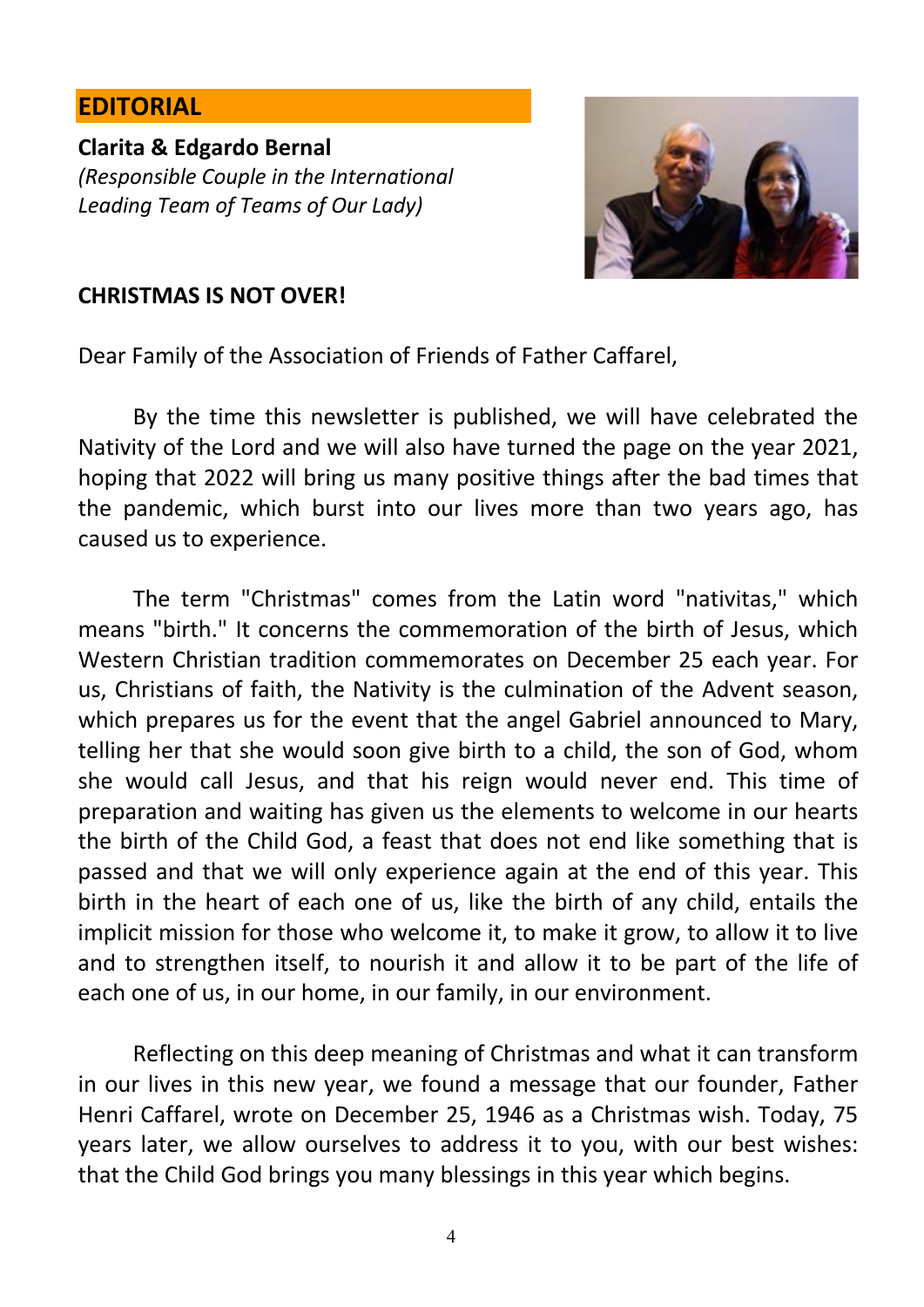*"Paris, December 25, 1946 On the feast of the Nativity of the Lord.*

*On this day: CHRISTMAS. Welcome Christ into your homes. Encircle/surround/envelop Him. Listen to Him. Are you sure you have understood His message so far? Indeed, we never finished understanding it. We must never stop re-reading the gospel, in order to live it better. It goes beyond that: you must not resist.*

*During this year may Christ be in your midst, may He also be in you. May He grow in your children. Joseph and Mary's vocation was to watch over and help Christ's growth. It is yours too. This is the mission of every educator and therefore and first and foremost (the mission) of parents. Meditate for a few moments on these lines from a Catholic scholar that I deliver to you as I leave you and by way of Christmas greetings and presents.*

*"You entrust a formidable and divine mission, Lord Jesus, to every person in charge of a child's soul: by example and word, with discretion, with the deep respect due to an intelligence, to a free will, they must work for your birth in this soul. Every educator is a prophet who announces and prepares Christmas in the soul of the child. For these young people, whom I remember today before you, was I able to find the words, the gestures, the silences which announce, which prepare and complete your childbirth, Lord Jesus? I pray to you for them, for your full coming into their souls. Make them true Christians."*

*Henri Caffarel*

Until the next time,

Clarita & Edgardo BERNAL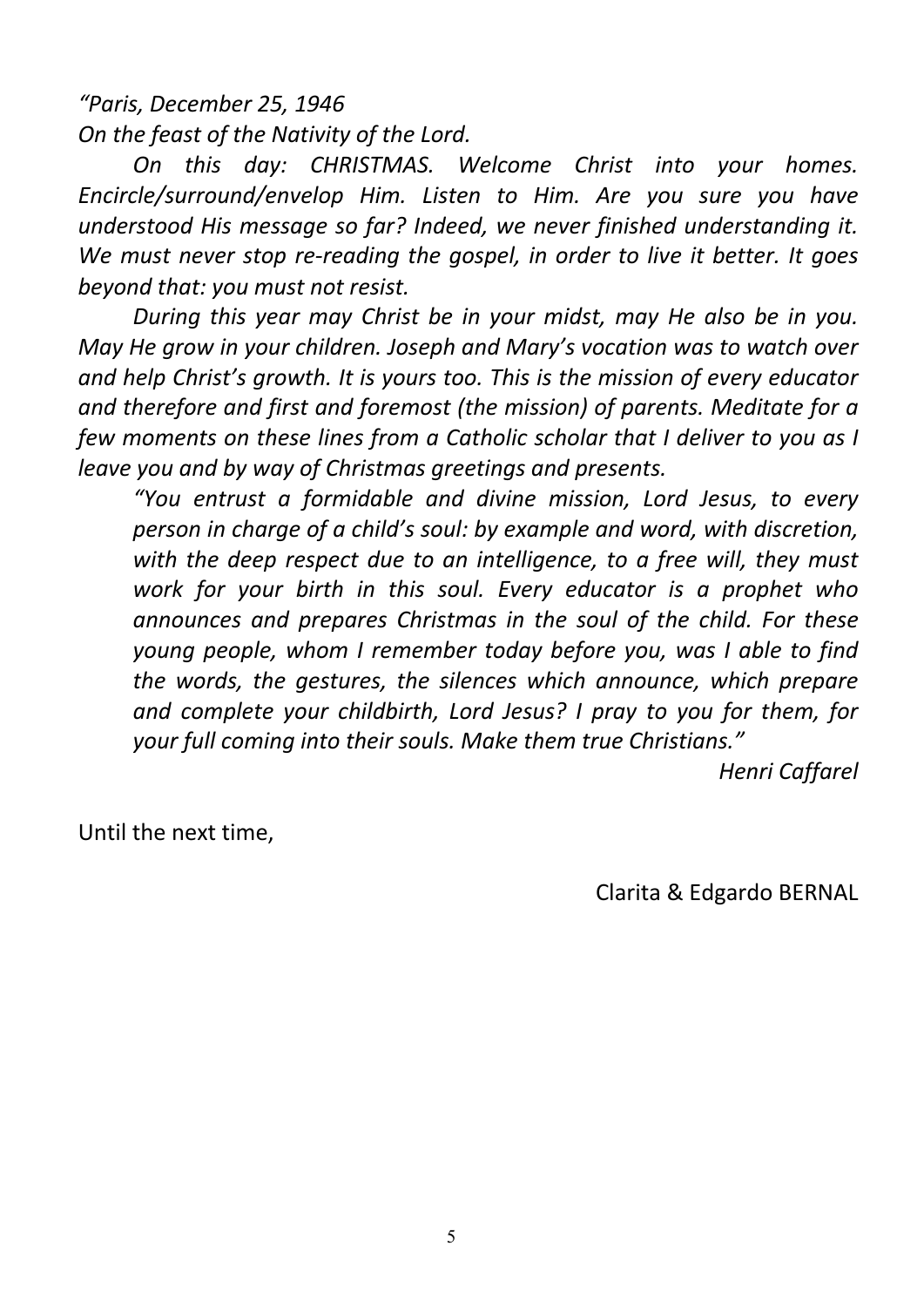**In Service**

*News from the Friends of Father Caffarel 25th Anniversary of Father Caffarel's Death*

# *Feedback on the Prayer Novena proposed to Teams' Members around the World on the occasion of the 25th anniversary of Fr Caffarel's death*

As you all know, the Novena to commemorate the 25th anniversary of Father Henri Caffarel's death took place between September 10 and 18, 2021. At the request of the International Leading Team, the office of the Association of Friends of Father Caffarel worked for several months in consultation with the Rejoyce company, which produced videos. Through the international website, social networks and the Friends of Father Caffarel website, the Novena was broadcast in five languages and is still available today for all who wish to participate: https://equipes-notre-dame.com/sitede-la-neuvaine/.

Many Teams' members followed this Novena, especially in Brazil, but also in Spain, Italy, Colombia, the United States, Portugal, and France, as well as in all the other countries of the world. This prayerful unity of all Teams' members around the world is what emerges from the testimonies that the International Leading Team received. Here are some excerpts.

#### **SR French-Speaking Africa**

"The heavy rain on this morning of September 18, 2021 did not dampen the determination of certain Team members in Bangui and Begoua (Central African Republic). Indeed, this day marks the end of the novena organised on the occasion of the 25th anniversary of Father Henri Caffarel's return to God. The closing ceremony took place in the parish of Saint Charles Lwanga in Begoua and was crowned by a Thanksgiving Mass. The Begoua Sector provided a cocktail at the end of the Eucharistic celebration once the family photo had been taken. Magnificat!"

#### **Amanda & Constantin, Central Africa Region**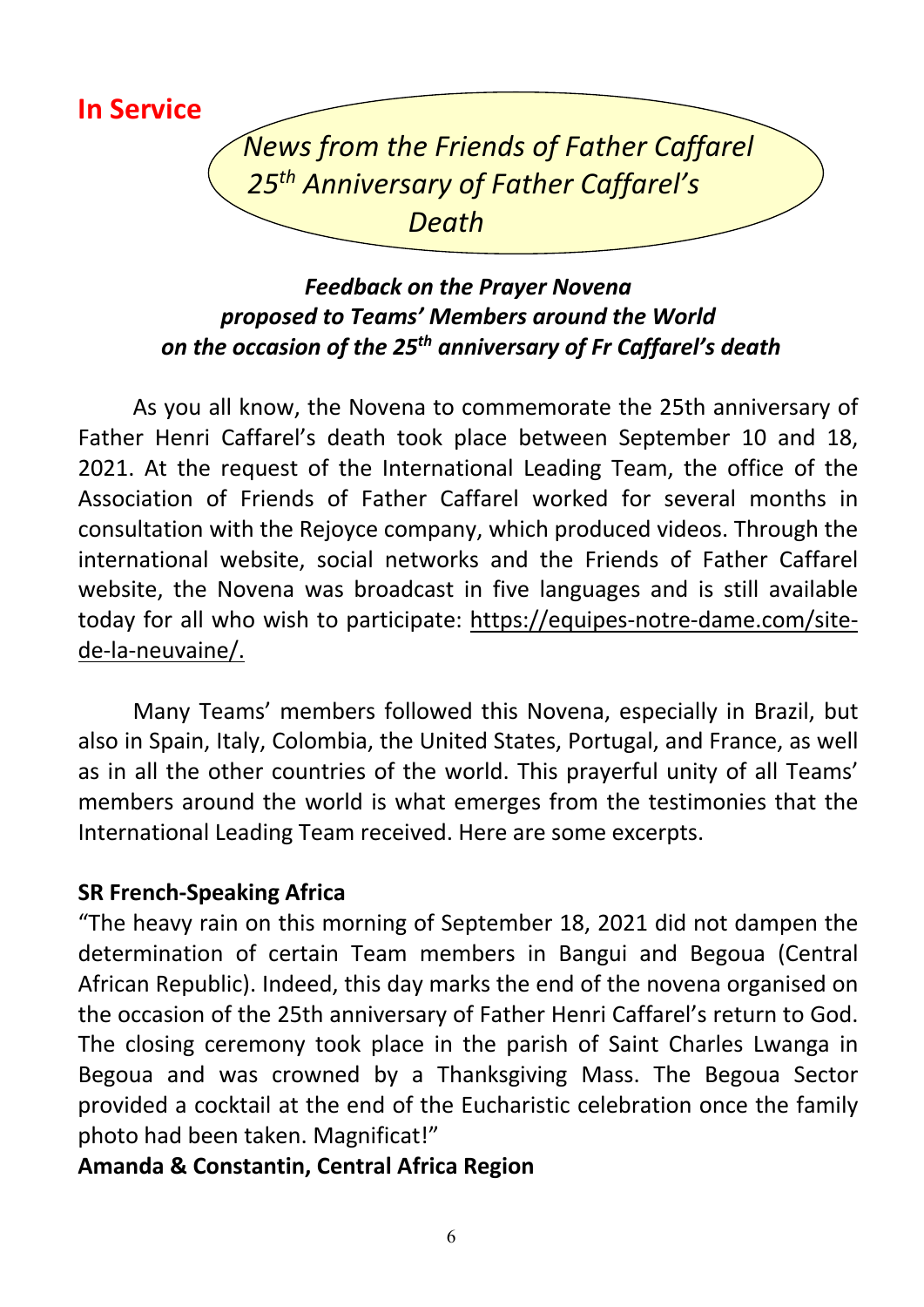#### **SR Italy**

This experience of prayer proposed by the ERI was both a gift and a souvenir: a gift because prayer always leads us to offer God our experiences and our weaknesses, which are harmoniously transformed into opportunities; a souvenir because, for nine evenings, we remembered Father Caffarel, his spirituality, his courage, his enthusiasm as a man "seized by God". […] Hearing Father Henri Caffarel's voice that was so decisive, so convinced, so enthusiastic, encouraged us to live our Christianity not in a lukewarm manner, but as courageous men and women. It was a novena to say thank you and ask God to increase our faith and our love.

**Cinzia & Sergio, Savigliano (Cuneo)**

#### **SR France-Luxembourg-Switzerland**

Thank you for this novena on the occasion of the 25th anniversary of Fr. Caffarel's death. I was his collaborator for 25 years at Troussures. We watched over him until his big departure.

United in prayer,

#### **Danielle Waguet**

#### **SR Brazil**

It seems unnecessary to talk about the good things that the Teams of Our Lady Movement brings us. However, we were positively surprised by the proposal of "Nine Days of Prayer and Reflection" on the occasion of the 25th anniversary of Father Henri Caffarel's death, that highlighted the legacy he left to us all. We accepted the proposal and so, with discipline and fervour, we spent those days so precious for our marital sanctification in prayer. […] To hear such striking testimonies from couples from distant countries, in different languages, was captivating. Although we do not speak the same language, we speak the language of the Movement, the language that Father Caffarel taught us. […] Finally, how could we not recognize the many blessings received after a few days of prayer and reflection? It was enough simply to open our eyes and our hearts for God's grace to enter, guided by such beautiful teachings that fill us with strength, faith and perseverance to reach our final goal which is to arrive together in Heaven. The feeling of belonging to Teams of Our Lady is very gratifying; let us pray together and everywhere for the canonisation of the precursor of our Movement, who is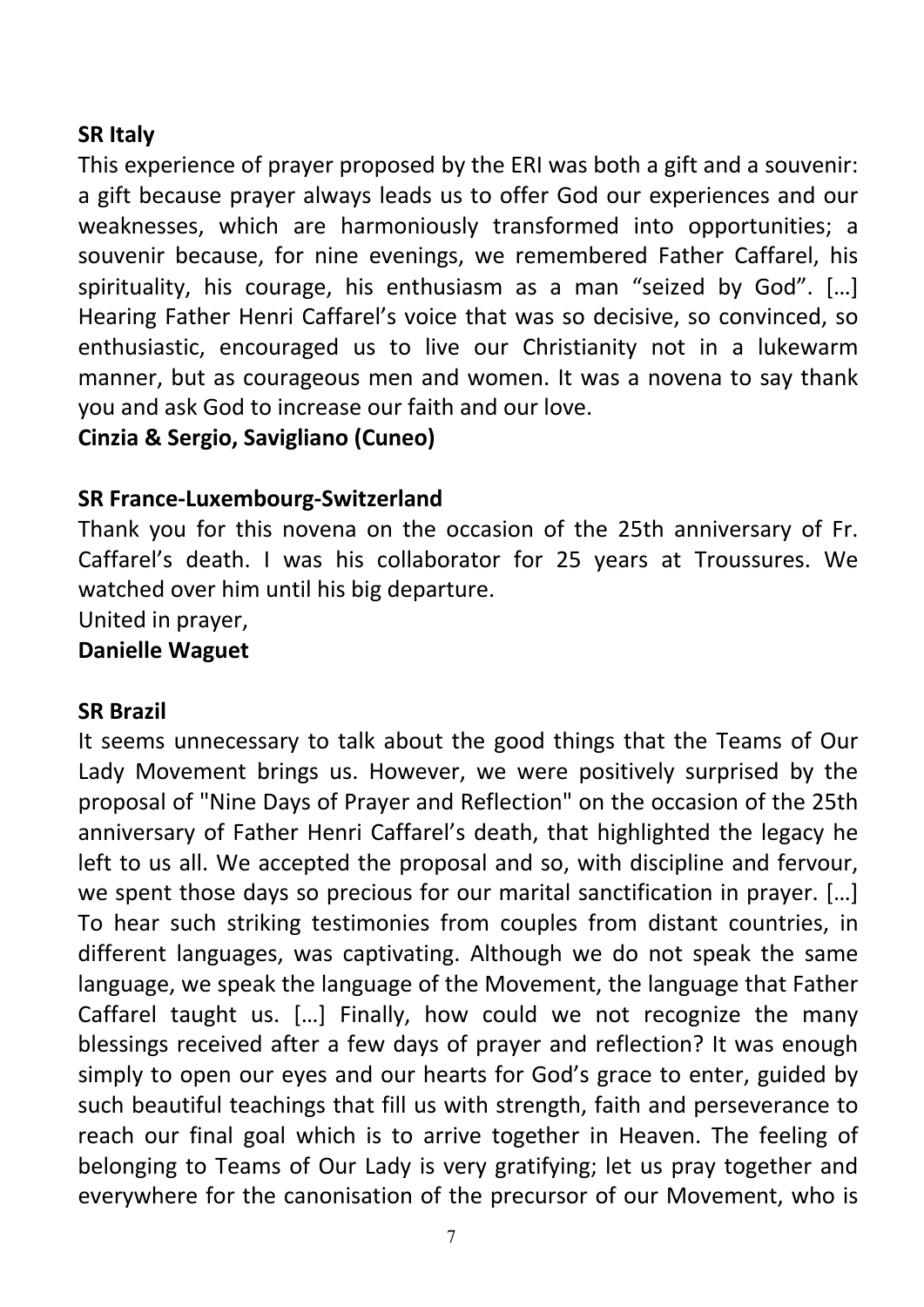already a saint for us, and what we wish is that the whole Church realises his value and also recognises his holiness.

#### **Glenda & Sormany, Goiás**

#### **RR Canada**

What a beautiful way to remember and commemorate Father Henri Caffarel's 25th Anniversary of his death with the Novena! We are so grateful for this opportunity to hear from Father Caffarel himself, in his own words, in his own voice. The videos featured each day with his words of wisdom really touched our hearts. It was as though he was speaking to us right here, right now. His messages are very powerful and timeless. The testimonials from the couples in the videos were also very inspiring for us and helped to showcase the relevance of his message about the sacrament of matrimony, the mystique of Teams of Our Lady, and the importance of prayer. […] We take solace in the words of Fr. Caffarel who said that "It will be Holy because at the bottom of our being, we will be closely united to Holy God, it will be fruit full and rivers of living water will flow from us because we will be connected to the very source of life." We pray to Father Caffarel often and ask for his intercession to bless our union, to help us become a Holy Couple, to be a living testimony of God's great Love. Amen.

#### **Debbie & James**

#### **SR Colombia**

The novena to Father Caffarel has awakened in the teams of our new Region of Valle Norte (Colombia) an enormous desire to know him better: to go deeper into his life, his texts, his thoughts, his testimonies and all his work, and to understand much better the genesis of our movement. Father Caffarel is no ordinary priest. We see a man anointed by God and filled with the Holy Spirit. He has made us value our Spiritual Counsellors more and more each day, and all the spiritual support they give to our sacrament. This union of the two sacraments has led to more service in the church and in the community. [...] It has been wonderful to see him and listen to his voice. The depth of his messages has made us feel that he was undoubtedly a holy man. Now the commitment to the cause and holiness of Father Caffarel is much stronger in our Teams, in our homes and in our environment. This goes far beyond reading Father Caffarel's prayer at the end of our meetings. Thank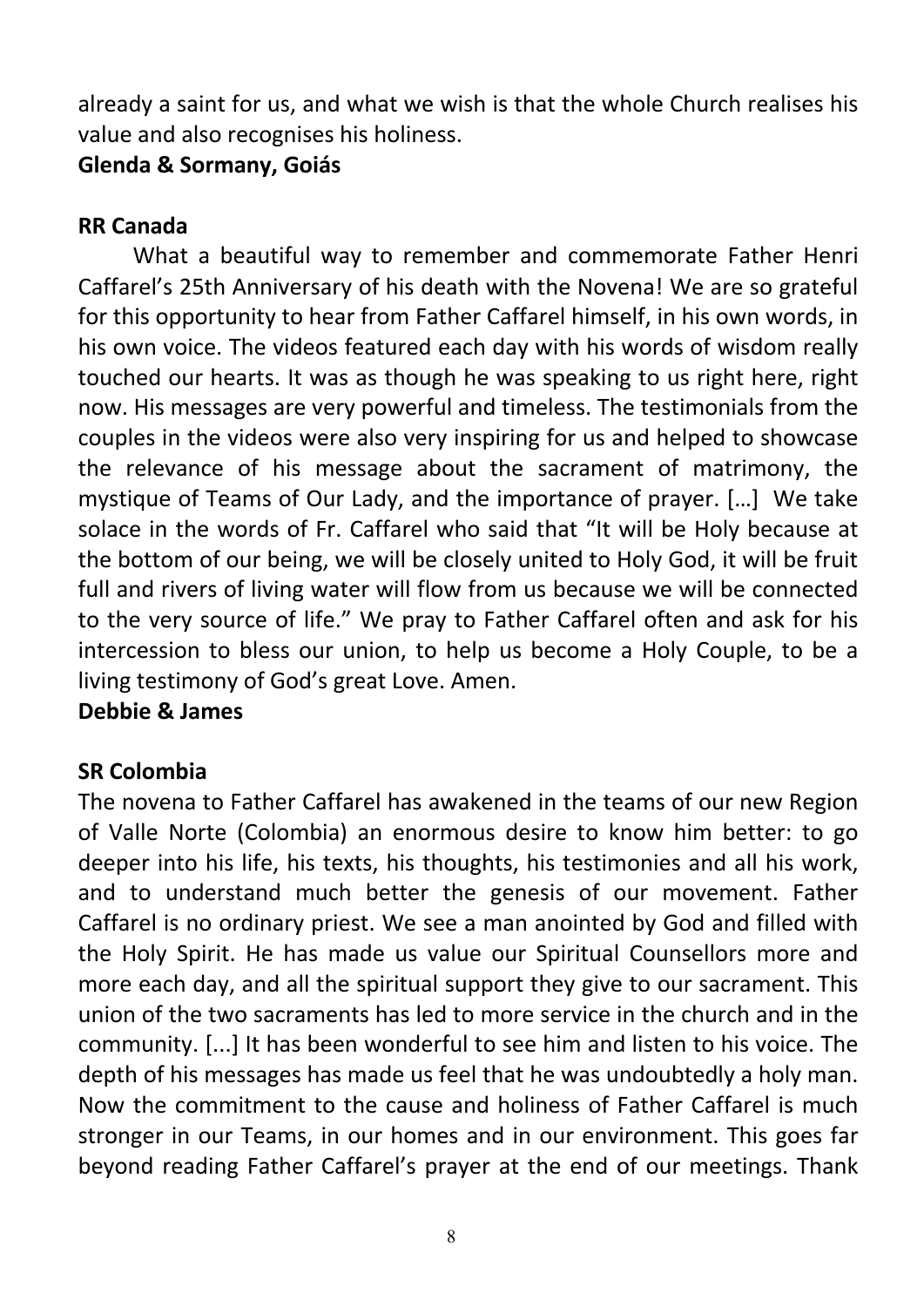you for allowing us to live these unforgettable moments of intimacy with our saint for the glory of God.

# **Luis & Yamileth**

# **SR Hispano-America North**

The Novena was much richer than we expected. [...] In particular, the Novena left us with:

a. Motivation to experience God in Father Caffarel's way, rather than playing with words only, because of poor time management. Listening to Father Caffarel, we relived the joy of the Presence of God. We felt the call to receive His Love more often and to remain in Him every day.

b. A greater motivation for our home to be a home of seekers of God, where the manifestation of God's love and tenderness is given, from the experience of His tenderness.

May God grant us the Grace to live the divine inspiration that Father Caffarel had for us, through our Catholic marriage.

# **Edith & Juan, Mexico**

[...] This month of September 2021, provided confirmation of God's providence, and internalised the love of our extended family, the Teams of Our Lady movement. It was our turn to do the precious END novena [...] in the intimacy of a hospital room, amidst uncertainties. […] So, as the wind stirs the boat, we abandon ourselves, trusting God will be with us in our suffering. When we resumed, we joined the whole Movement, aware that we were not alone. The reflections, the Word, the testimonies touched us personally in the situation we were experiencing at that moment […].

#### **Olga & Fernando, Porto Rico**

#### **SR Transatlantic**

[...] Firstly, the novena illuminated us, because it felt like an experience of discovery of Fr Caffarel, the beloved founder of our movement. It was the first time that we heard his voice and the passion he transmitted when speaking about Teams, marriage, the union of the two sacraments (marriage & priesthood) and, more generally, about love. We were struck to discover Fr Caffarel as a man consumed by love. A man in love with God. A priest whose love and faith were so great that he could not do otherwise than share those gifts, send them forth, so they could reach all corners of the world.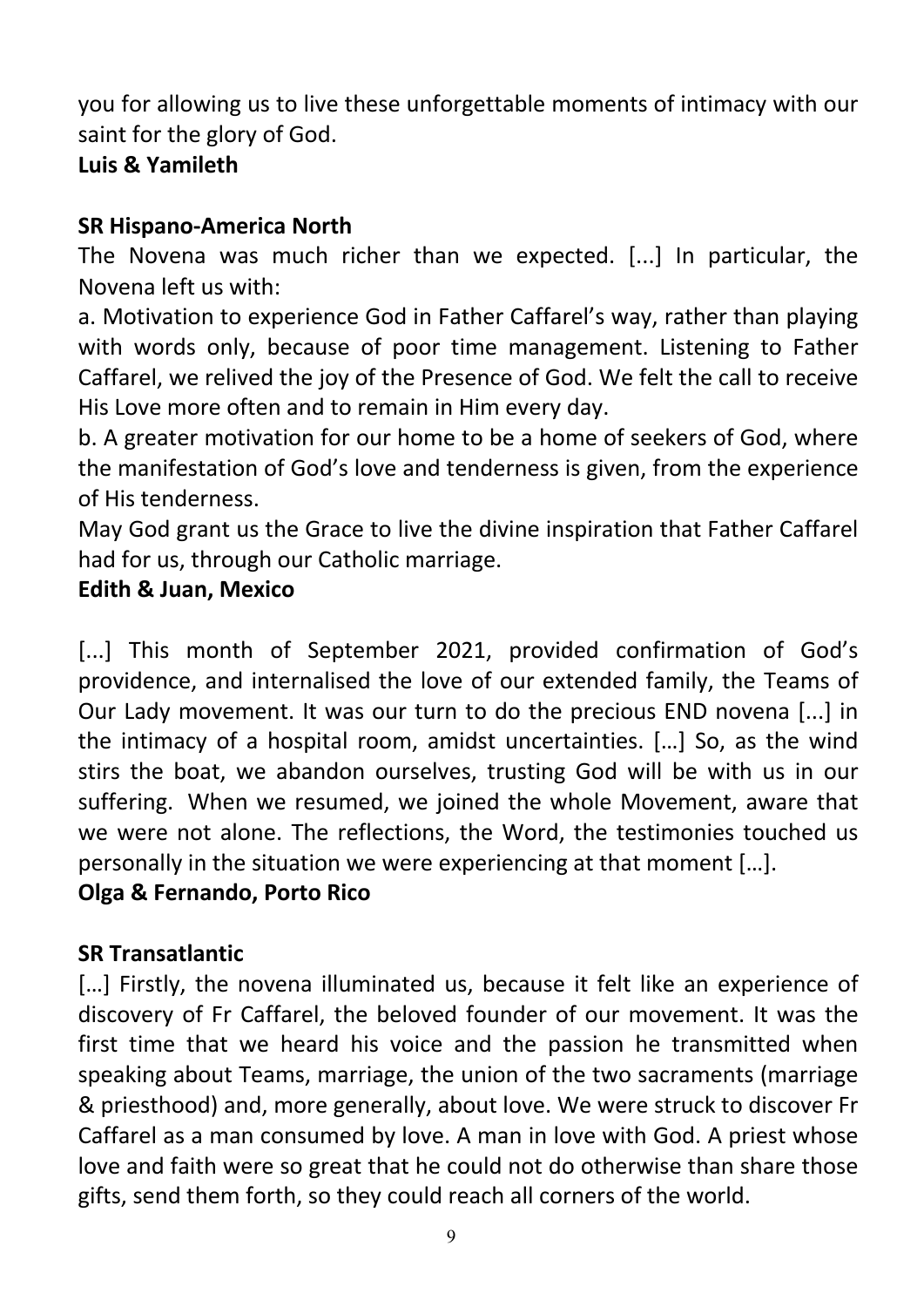[...] His charisma, his words and the passion in his voice still resound in our ears much after the end of the novena.

[...] One phrase by Father Caffarel touched us deeply: "Live your prayer and pray your life." With that beautiful invitation in mind, we started to pray more intensely, entrusting to God everything that made our boat rock in the midst of the storm. […]

# **Ingrid & Padraig Lewis, Ireland**

# **RR Lebanon**

[...] Listening to Fr Caffarel revives the great heritage he left us in his teaching which are still very relevant today. The determination of his voice cannot but resonate strongly in our hearts, reflecting the depth of his love for the Lord. "This surge of adoration directs our hearts and all our tasks throughout the day." […]

The daily repetition of the Magnificat followed by the prayer for the canonisation of our founder was a magical time of union in prayer with Teams around the whole world.

The final prayer based on the writings of Fr. Caffarel reminds us, among other things, of the richness of the sacrament of marriage: "The tenderness of your husband, the tenderness of your wife, is a sign of God's tenderness."

It allows us to conclude the interior prayer by inviting us to go deep within ourselves, into this heart to heart with Jesus.

# **Elyssar & Elijah, Lebanon**

Do you want us to search together?

Teams of Our Lady was born out of this question …

Nothing was dictated, but everything was lived and experienced… by couples with their Spiritual Counsellor, a spiritual search that has been going on for years.

And today, through this novena which has united us for nine days, we have discovered our founder, who once again, has invited us to give time to God: to listen to Him, to declare our love for Him, to know and accept ourselves, to get to know Him by immersing ourselves in his Word.

As Fr. Caffarel, a prophet of love, says, "Love is my substance." Let us live out this love in our families, in our Team and in the world. For it is our path to holiness.

# **Claude & Robert, Qatar**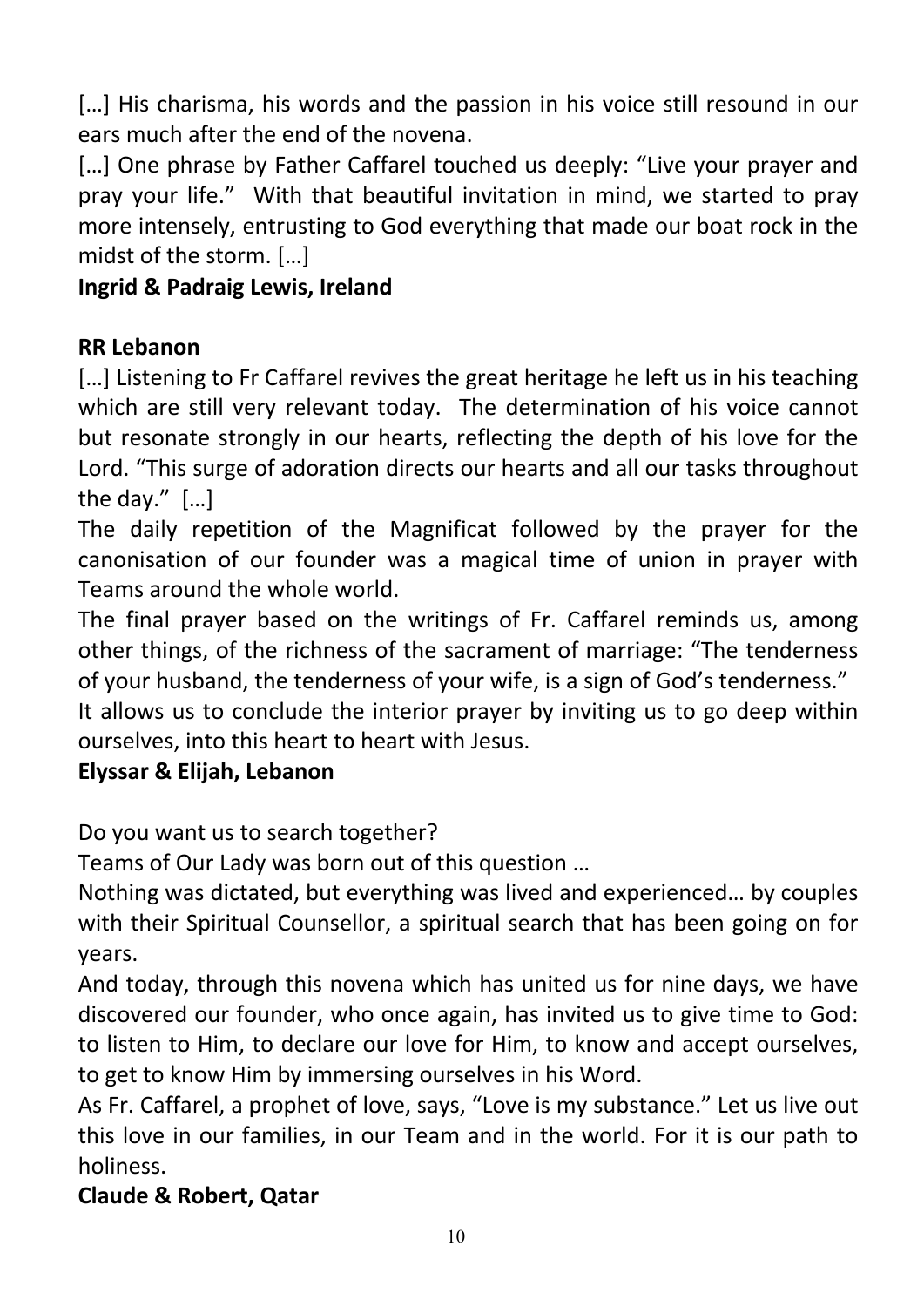

*News from the Friends of Father Caffarel Status of the Cause For Canonisation of Father Henri Caffarel*

*Father Paul-Dominique Marcovits, o.p. Editor of the Cause of Father Henri Caffarel*

*Marie-Christine Genillon* 



# **Meeting in Rome at the Congregation for the Causes of Saints**

The day after the 25th anniversary of Father Henri Caffarel's death and the end of the novena carried out to commemorate it, on September 19, 2021, myself, Father Paul-Dominique Marcovits, editor of the cause, and Marie-Christine Genillon, went to Rome to meet the new Relator of the cause within the Congregation for the Causes of Saints, Fr. Szczepan T. Praskiewicz, ocd.

Fr. Praskiewicz warmly welcomed us to the Congregation, opposite St. Peter's Basilica in Rome, where we spent two mornings working with him. The exchanges were facilitated by the presence of Nathalie Chérel, an interpreter. Fr. Marcovits had already submitted the completed parts of the *Positio*, including the *Summarium Testium (*including the testimonies received in Paris by the Diocesan Commission), the *Biographia* (a detailed account of the life and work of Father Caffarel), and the *Summarium Documentorum* (containing a selection of archives and texts by Father Caffarel). These documents were approved as a whole by the Relator, Fr. Praskiewicz, who gave us valuable advice for their presentation and completion.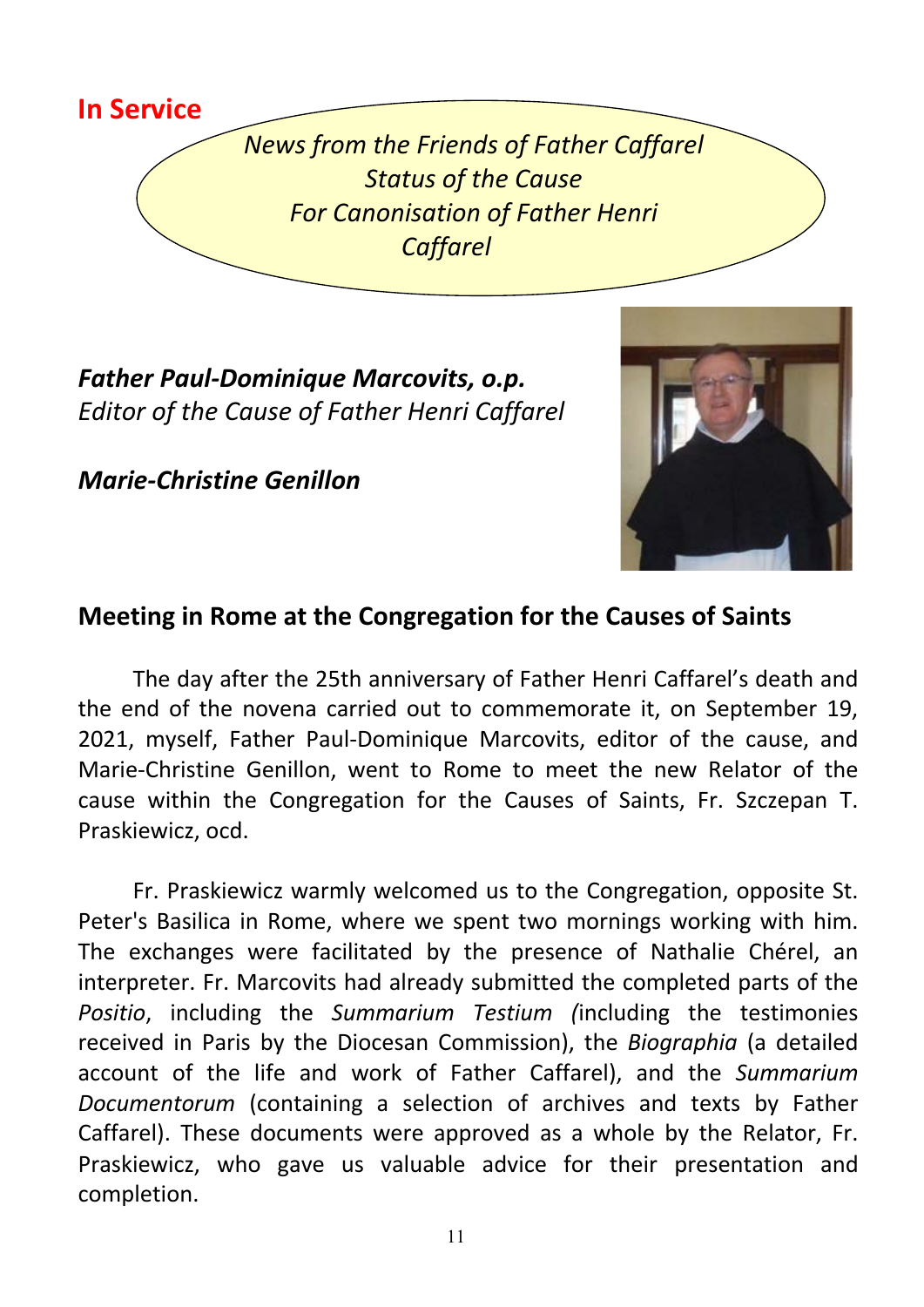We also worked efficiently with him in a pleasant atmosphere on the part that has yet to be written: the *Informatio*, (a detailed document on the way in which Father Caffarel lived the virtues in a heroic way) and the general presentation of the *Positio* (with introductions to the various parts, tables, appendices, which must complete the whole so that it may be finalised according to the Congregation's norms. The Relator presented us with another *Positio*, which we were able to study, in order to allow us to better understand both its coherence and its precision.

These two meetings strongly encouraged us in the work remaining to be done to finish the *Positio*. A very positive Fr. Praskiewicz told us that he was at our entire disposal for any request or question that we would like to submit to him. The *Informatio* will be finalised in February 2022. And then the presentation of entire *Positio* will remain to be completed in an extremely precise way, according to the standards of the Congregation and this will require a few more months. Fr. Paleri, the Roman postulator, is of course associated with this work and available to help us in completing this task.

> Fr.Paul-Dominique Marcovits, op, Editor of the Cause Marie-Christine Genillon



Madonna of the Magnificat Botticelli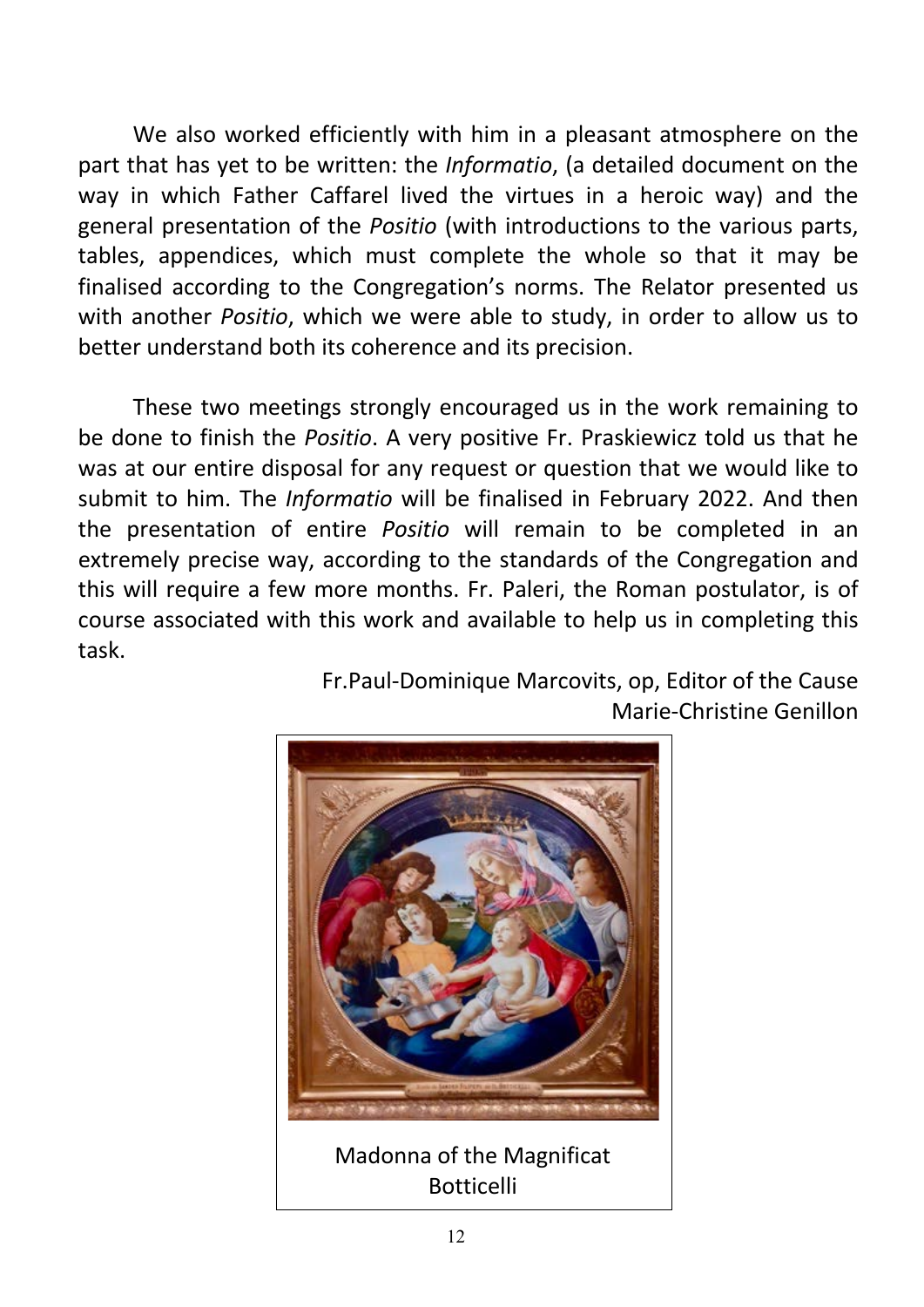

# *General Situation*

2020, the year of the Covid-19 pandemic, was not marked by major activity. The total amount of subscriptions remained low.

Father Marcovits and Marie-Christine Genillon continued the activities linked to the drafting of documents relating to the postulation. But the constraints and limitations imposed that year reduced the opportunities for meeting.

|  | 2020 Balance |
|--|--------------|
|  |              |

| <b>Revenue</b>                    | 2019      | 2020    | <b>Actual</b><br>Budget2020 |
|-----------------------------------|-----------|---------|-----------------------------|
| Subscriptions                     | 11544     | 12 000  | 10626                       |
| Gifts                             | 10        |         |                             |
| <b>Sales</b>                      | 532       | 1 0 0 0 |                             |
| <b>Financial Products</b>         |           |         |                             |
| <b>Misc</b>                       |           |         |                             |
| <b>Total</b>                      | 12086     | 13 000  | 10626,48                    |
|                                   |           |         |                             |
| <b>Expenses</b>                   |           |         |                             |
| <b>Trips &amp; Testimonials</b>   |           | 500     | 557,04                      |
| Postulation                       | 1459,38   | 13 000  | 3 500                       |
| <b>Office &amp; Documentation</b> | 383,47    | 1 0 0 0 | 563,22                      |
| expenses                          |           |         |                             |
| <b>Bank expenses</b>              | 379,81    | 500     | 347,11                      |
| Assistance, Secretarial work      | 5 450,61  | 500     | 915,90                      |
| <b>Bank Corrections</b>           | 3 865,72  |         |                             |
| Misc.                             | 4723,28   | 1 0 0 0 | 1 0 3 2 , 3 7               |
| <b>Total</b>                      | 16 272,17 | 16 400  | 6 915,64                    |
|                                   |           |         |                             |
| <b>Income</b>                     | -4 186,17 | $-3400$ | 3710,84                     |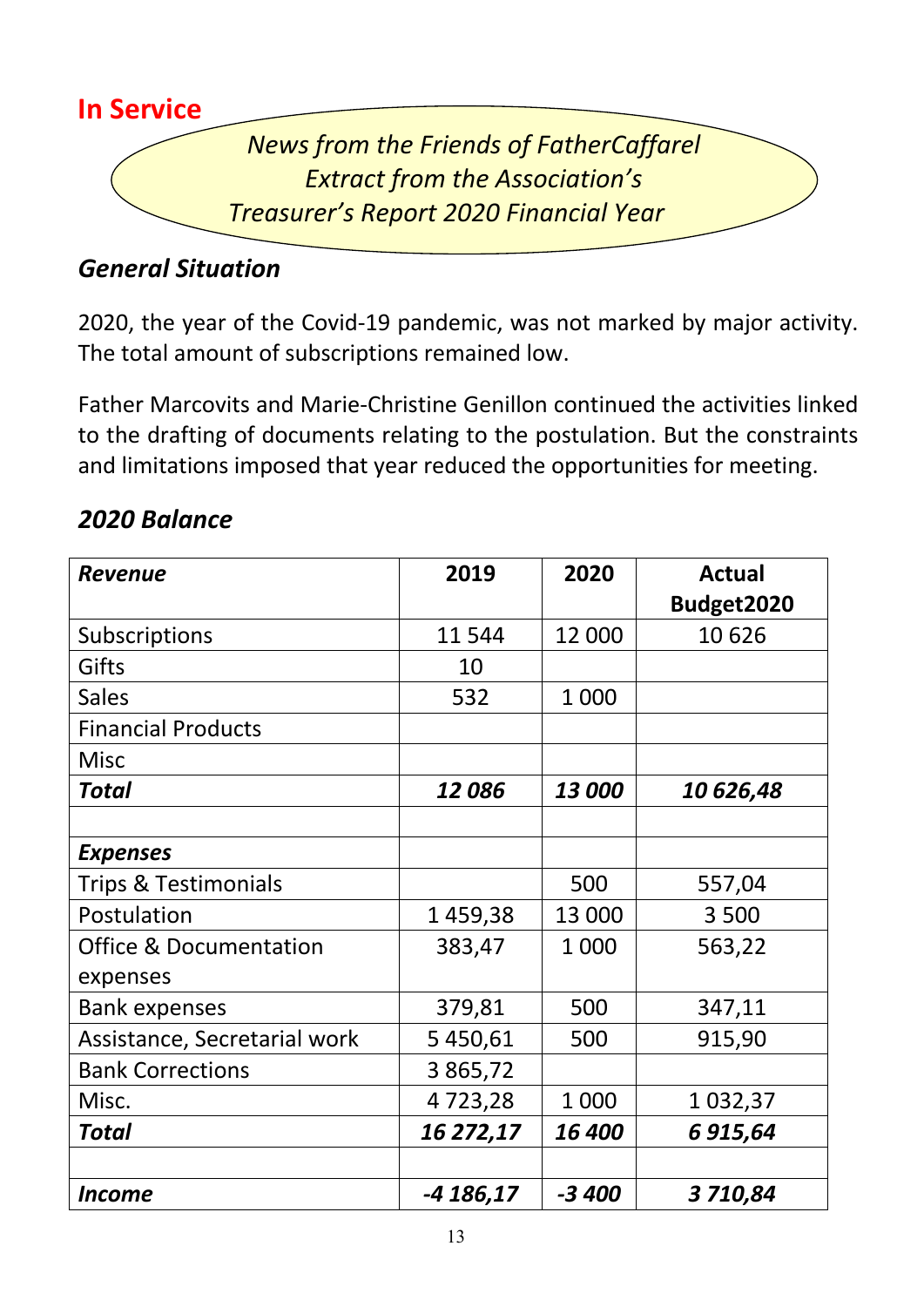# *Origin of memberships*

The year of the pandemic has unfortunately limited many activities around the world, and membership has suffered.

# **Membership in 2020**

| <b>SR or RR</b>               | 2018    | 2019   | 2020    |
|-------------------------------|---------|--------|---------|
| <b>French-speaking Africa</b> | 15      | 395    | 15      |
| <b>Belgium</b>                | 150     | 125    |         |
| <b>Brazil</b>                 | 15      | 15     | 6255    |
| Canada                        | 565     | 20     | 45      |
| Colombia                      |         | 15     |         |
| Spain                         | 5 0 4 0 | 10     | 30      |
| France-Lux-Switzerland        | 1965    | 1835   | 2 1 1 1 |
| Hispano-America North         |         | 8098   | 110     |
| Hispano-América South         |         |        |         |
| <b>Mauritius</b>              |         | 15     |         |
| Italy                         | 155     | 30     | 80      |
| Lebanon                       | 45      | 250    |         |
| Oceania                       | 2 2 3 3 | 501    | 215     |
| Poland                        | 505     |        | 435     |
| Portugal                      | 2 000   | 40     |         |
| Transatlantic                 | 160     |        | 40      |
| <b>USA</b>                    | 655     | 195    | 1 2 9 0 |
| Total                         | 13 503  | 11 544 | 10626   |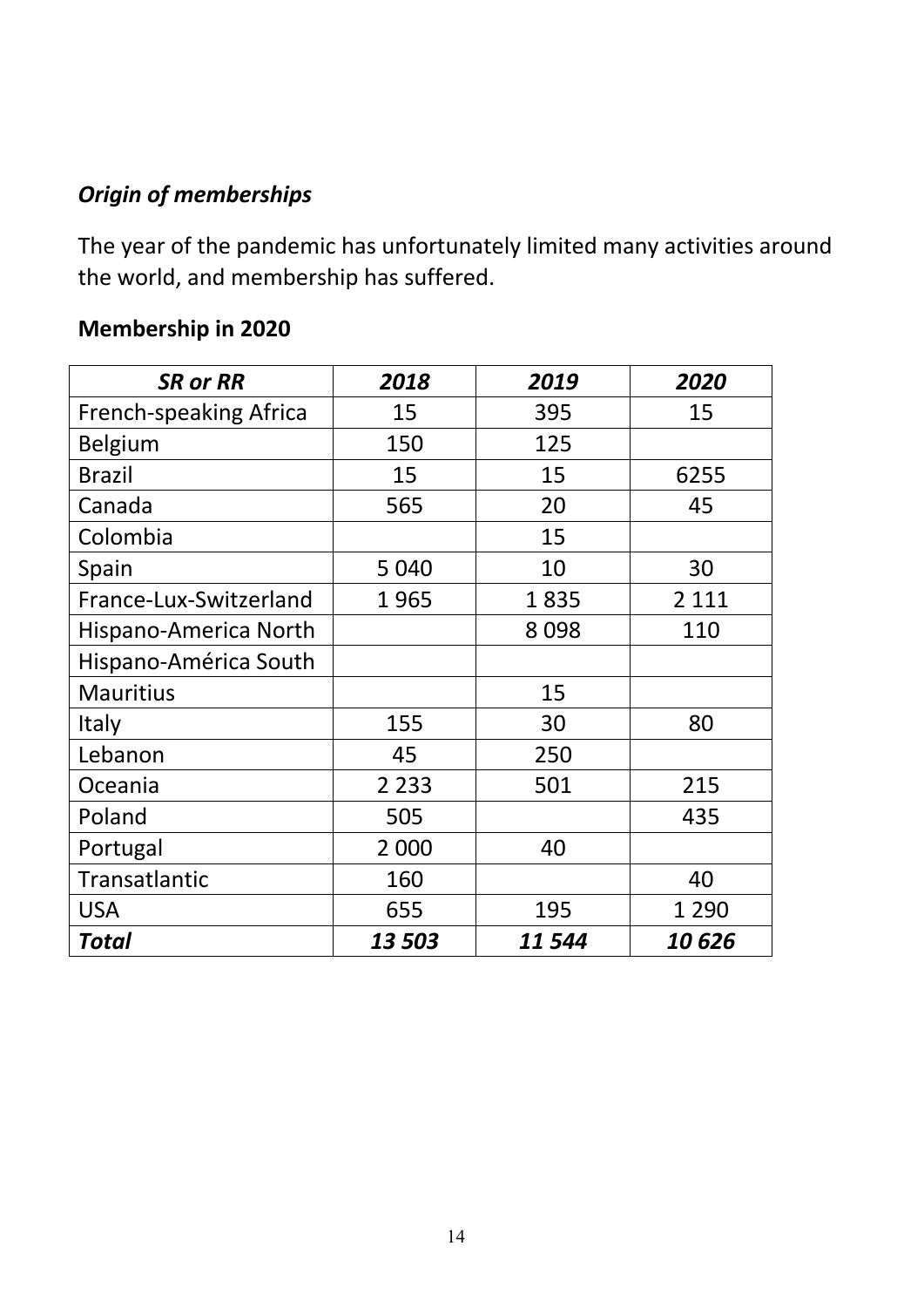# *Provisional Budget for 2021*

The 2021 budget uses the same provisional budget as for 2020, because there were no significant changes in the meantime:

| <b>Revenue</b>                    | Budget réel 2020 | Budget 2021   |
|-----------------------------------|------------------|---------------|
| Subscriptions                     | 10626            | 12 000        |
| Gifts                             |                  |               |
| <b>Sales</b>                      |                  | 1 000         |
| <b>Financial Products</b>         |                  |               |
| <b>Misc</b>                       |                  | 1 0 3 2 , 3 7 |
| <b>Total</b>                      | 10626,48         | 14 032,37     |
|                                   |                  |               |
| <b>Expenses</b>                   |                  |               |
| <b>Trips &amp; Testimonials</b>   | 557,04           | 500           |
| Postulation                       | 3500             | 10 000        |
| <b>Office &amp; Documentation</b> | 563,22           | 1 000         |
| <b>Expenses</b>                   |                  |               |
| <b>Bank expenses</b>              | 347,11           | 400           |
| Assistance, Secretarial work      | 915,90           | 300           |
| <b>Misc</b>                       | 1 0 3 2 , 3 7    | 1 000         |
| Total                             | 6 915,64         | 13 200        |
|                                   |                  |               |
| Income                            | 3710,84          | 832,37        |

### *Giovanni Cecchini Manara*

*Treasurer of the Association of the Friends of Father Caffarel*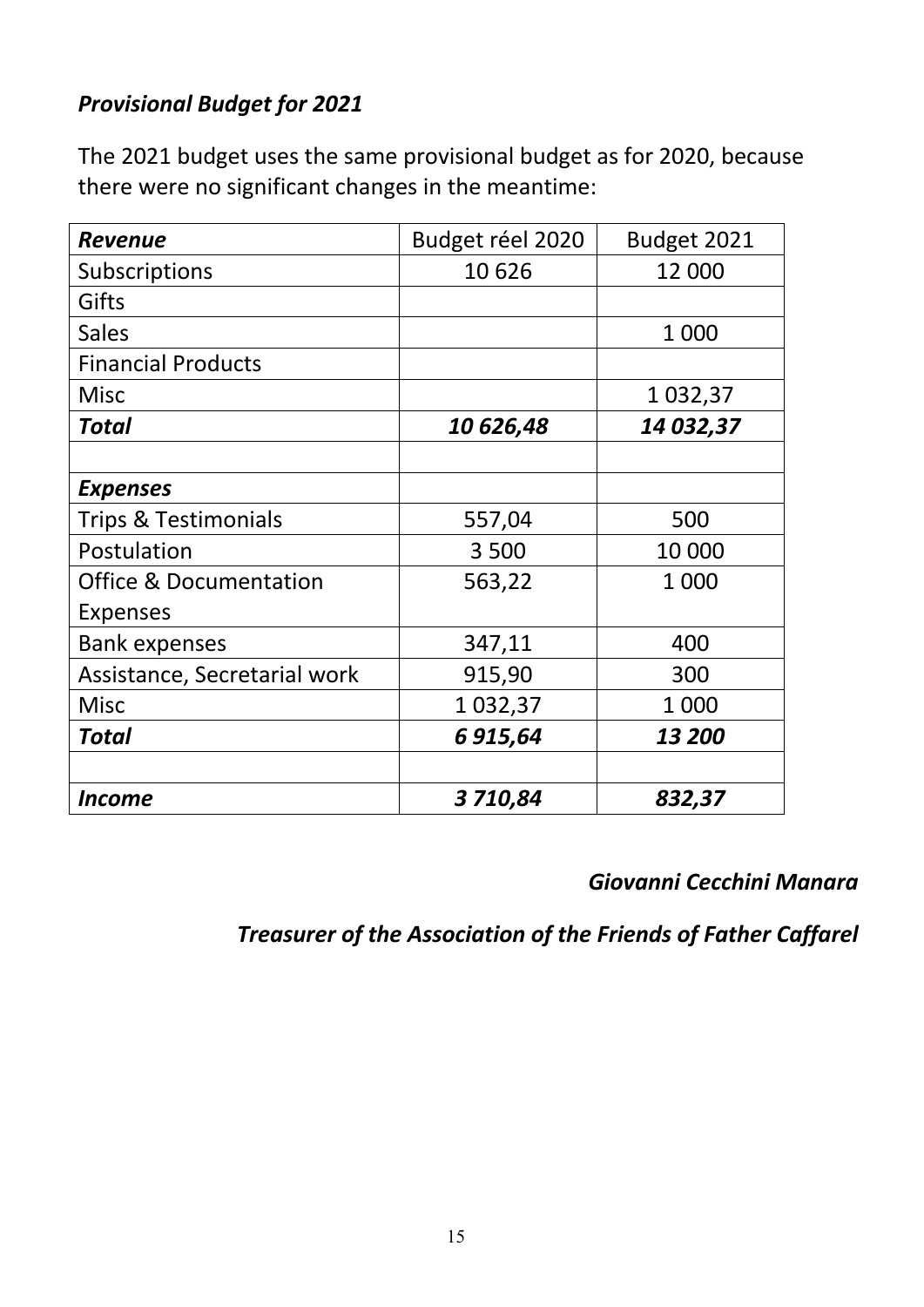# **In Service**

*News from the Friends of Father Caffarel New Publications*

# *Camille C. ou l'emprise de Dieu, (Camille C. or the Influence of God)*  Editions du Carmel

On the occasion of the 25th anniversary of Father Caffarel's death and the 50th anniversary of Camille C.'s death, the Éditions du Carmel publish Father Caffarel's correspondence with Camille C. Indeed, Henri Caffarel was very attached to this correspondence.



Born into an atheist family, gifted in scientific

research, married and happy in love, Camille C. (1900-1971) experienced an exceptional intimacy with God for three quarters of a century.

This correspondence with Camille reveals "an itinerary, admirably marked" by a mystical experience, which one could believe was reserved only for those who live in the cloisters. Camille C. shows that "this influence of God" can flourish in the world.

The rigour of her thought and independence of spirit, the precision and robustness of her style give great credibility to her testimony. Camille C. lived out "the two commandments that are the basis of Christian life: love of God and love of our neighbour. Everything here radiates balance, joy, love," as Father Paul-Dominique Marcovits writes in the preface.

The living testimony of a mystical life within marriage.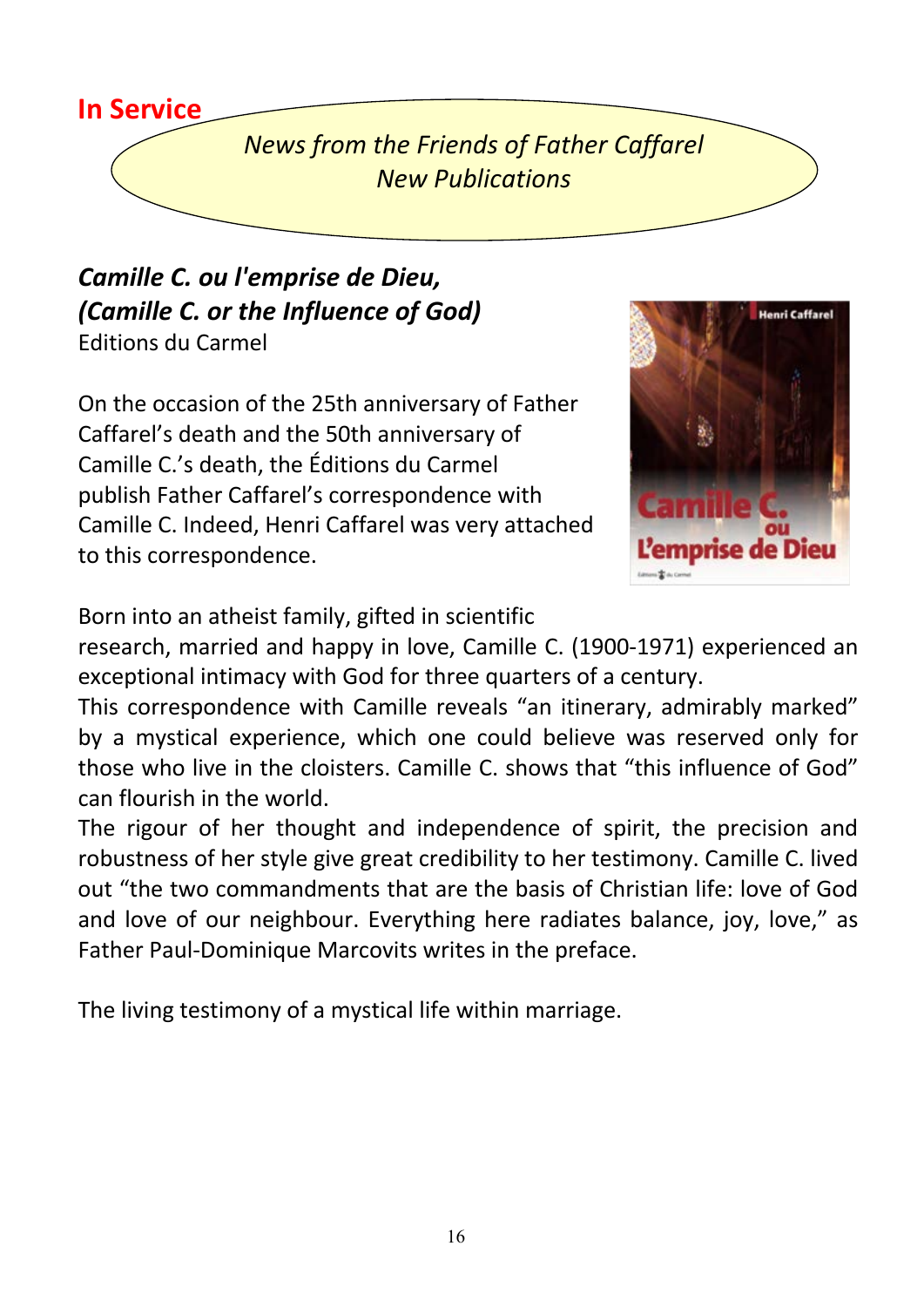# *Conjugal Love, A path to God, according to Father Henry Caffarel's Thinking*

After the publication of the French version by Éditions du Cerf, and the Italian version by EDB editions, the work has been published in Portuguese

*O Amor Conjugal, Caminho para Deus, segundo o pensamento do padre Henri Caffarel*, Editions Lucerna, Lisbonne, junho 2021.

The English version is in an on-demand edition by Lightning Source, September 2020. Please contact John & Elaine Cogavin, cogavins@hotmail.com for more information.



Conjugal Love. A path to God

THE FRIENDS<br>OF FATHER CAFFAREL

How should we understand the Church's message on the marriage sacrament, on sexuality and fertility, on the couple's pastoral action, on morality as one of love's requirements? And what are the fundamental contributions of Father Caffarel on these subjects?

Based on the reality of marriage as it is experienced today, an international team (within Teams of Our Lady, and in connection with the 'Friends of Father Caffarel') called 'the Marriage Workshop' was constituted to observe, research and reflect.

Their work and conclusions are presented in this book and show how much Father Henri Caffarel renewed the thinking of the Church on couples and marriage.

Contributors to this work: Constanza & Alberto Alvarado, Marie & Louis d'Amonville, Elaine & John Cogavin, Cidinha & Igar Fehr, Mgr François Fleischmann, Mercedes & Alvaro Gomez-Ferrer, Marie-Christine & Gérard de Roberty, Maria Carla & Carlo Volpini.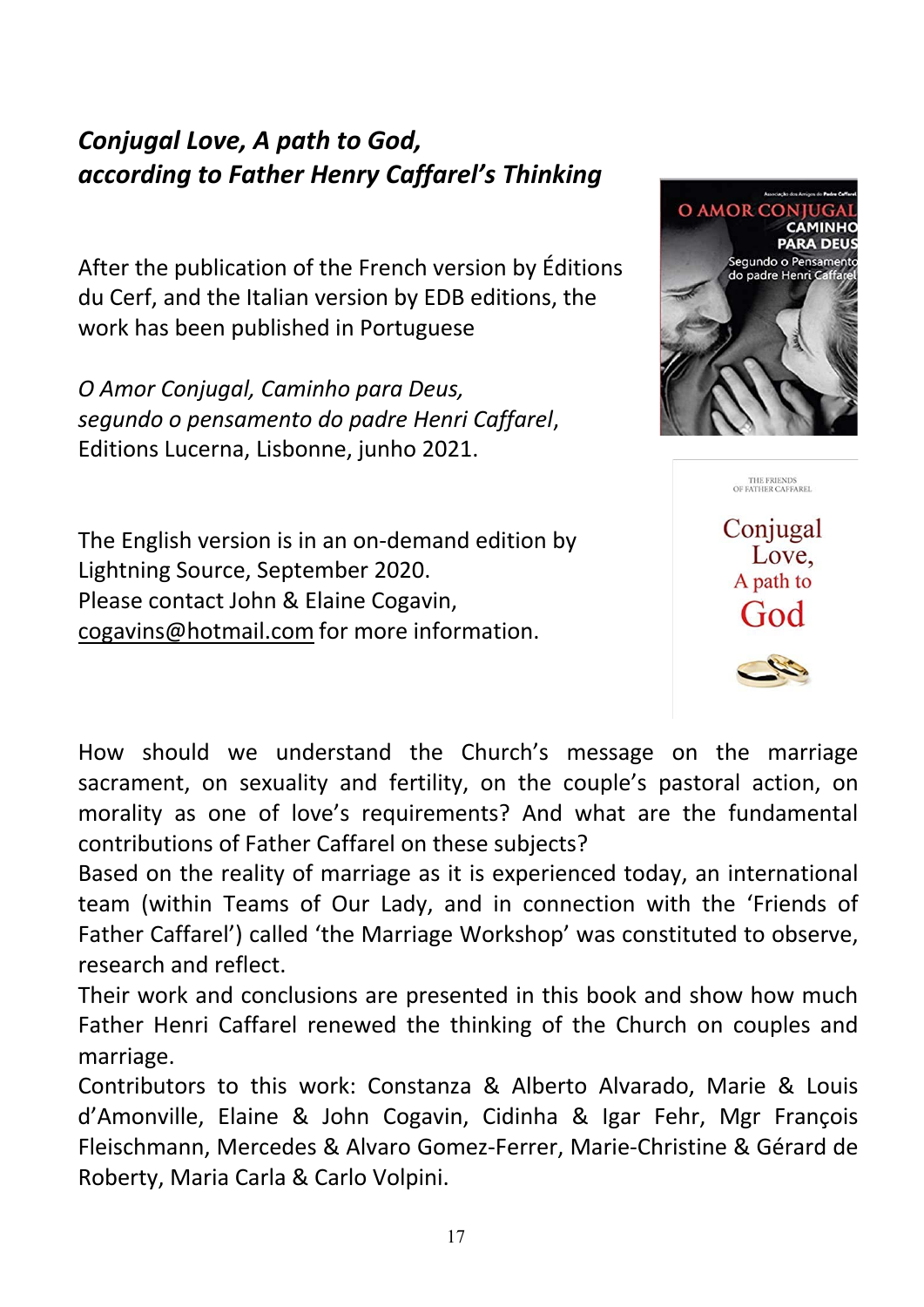

# FROM FATHER CAFFAREL'S ARCHIVES

# **REMEDIES FOR A LACK OF UNITY**

*L'Anneau d'Or*, Special Issue"Love and Suffering" N° 15-16, May-August 1947

I think I hear the question of those who have followed me so far: we do not want to give up, but what should we do? Each particular case requires its own response; but, nonetheless, there are general remarks which may be useful to many, even if they are applied differently.

#### **An Effort to be Lucid**

First of all, you have to make an effort to be lucid; you have to want to see; even if this leads to discoveries that hurt, even and especially if one is led to detect personal wrongs, to condemn oneself. How desirable it would be if this effort could be made by both together! To tell the truth, the moment spouses undertake it (this effort) together, they are already no longer disunited. Everything must be done to make this honest conversation possible one day. "Doing everything" does not mean rushing things: it often shows great wisdom to know how to wait, and buy time; a wrong manoeuvre risks considerably delaying the moment of healing. The fact remains that, if it is necessary to know how to wait, out of prudence and patience, it is sinful to evade questions out of cowardice. In the dark, doesn't everything take on the form of threatening ghosts, which vanish as if by magic when the light is turned on?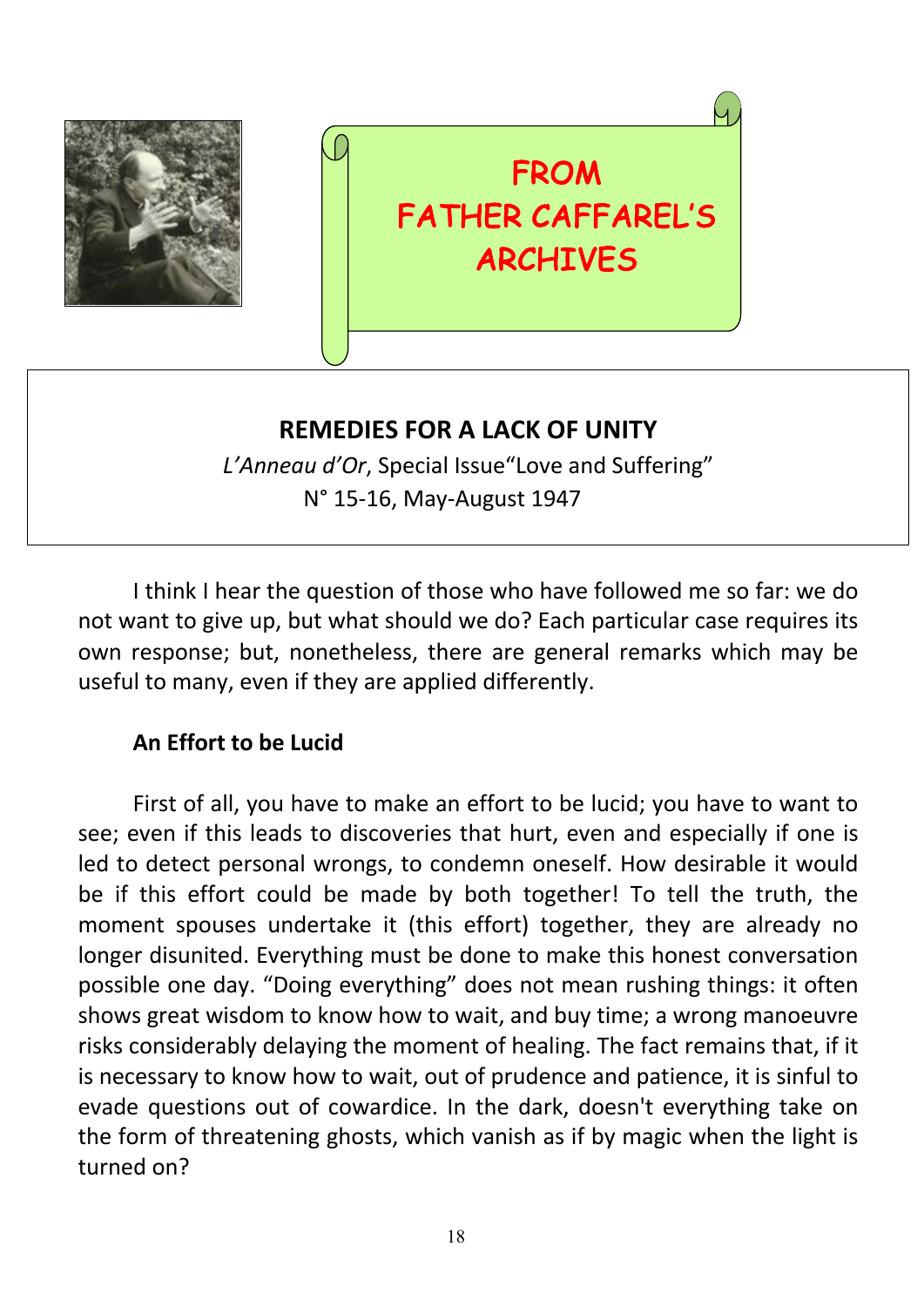To shed light is to seek the causes of evil. The most visible ones are not always the most real: we must not allow ourselves to be hypnotised by them. It is important to go beyond the apparent. While not fearing to note our spouse's wrongdoings, above all, we must not blind ourselves to our own. It is necessary to look them in the face. Not so much to be sorry about them – great despairingis not a solution – as to recognise them and face up to them oneself and perhaps, when the time comes, beforeour spouse too. I would readily believe that many situations escalate because the spouses recoil before such an effort ofsearching and frankness. Had they done so, everything would have been solved quickly. The truth liberates.

Once the causes of the evil have been identified, it is a question of worrying about the real remedies. The palliative momentarily calms the pain, but since it does not reach the cause, it does not cure.

#### **Changing your Heart**

The first remedy often is to change your heart. Ah, I know very well that we rather expect our spouse to change; but if both spouses react like this, there is a good chance that nothing will move!So many things are to be rectified in the depths of the heart!

And foremost, don't we find there, the vivacious roots of that weed called the illusion of happiness? As if perfect happiness could exist on earth, as if marriage was supposed to bring complete and perfect happiness... How many catastrophes have their origin in this illusion that so many young couples believe in! It mustbe exorcised, once and for all.

Then you have to tackle the disappointments and their poisonous fruits. I am thinking in particular of these resentments, these animosities, proliferating in a heart that believes itself wronged. Look a little closer and discern in all of this the particular feeling that I have not yet named, to which very few dare to give its proper name: hatred. Oh ! I beg you, don't think too quickly, when you read this word, that the passion it designates is foreign to you. I know very well that in today's overloaded lives, the nerves very quickly take over, without the heart being bad. And I am careful not to confuse impatience with hatred. But I also know that it is dangerous to give free rein to these irritations which, while they are benign at first, contaminate the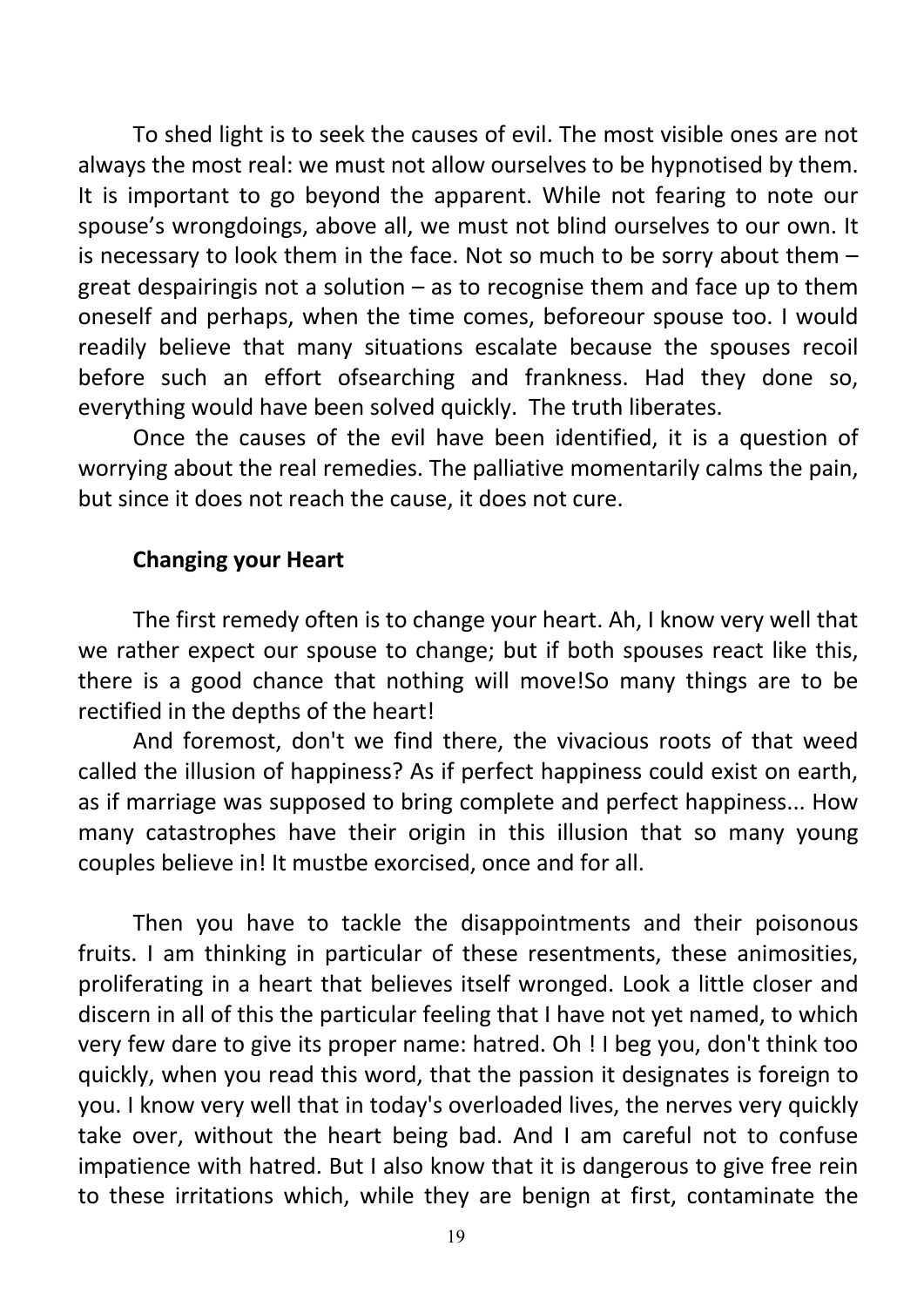heart afterwards and risk arousing hatred. Let us have the courage to call by its name this reptile in us which wakes up at certain hours, rises up and hisses. Is it not hatred that betrays itself in so many reactions and reflections? This joy of surprising the other person when they are in the wrong, this bitter need to always be right, this venomous allusion to a past fault, this search for grievances - like a hunter who adds arrows to his quiver - this jealous diligence in leaving no opportunity pass by to slip the poison of contempt into a word or a gesture; Isn't that hatred? More or less serious depending on the case, but always pernicious? For a time, it can coexist with love in the soul, but one day, like an invading parasite, it will suffocate it. I apologise for what may seem cruel in my words, but you do not purify a wound without making the patient suffer. There are, of course, generous hearts, infinitely good and merciful, who know nothing of this dreadful evil. No doubt they are rare and they themselves are not immune to the temptations of hatred.

We must cultivate within ourselves the antidote to hatred, namely mercy that forgives. To forgive means tearing up the page on which one wrote, with malice or rage, one's spouse's debit account and then regainingbefore themthe attitude of giving without reserve. I truly believe that we are touching here on one of the nerve centres of the couple's life. It is useless to look for other remedies as long as one has not obtained the grace of knowing how to forgive, "seventy times seven times," if necessary. What relief in the heart that has forgiven! This detrimental climate of moans, reproaches, and claims is no more. No doubt the pain remains, but there is no longer any bitterness. And because we have taken the lead in forgiveness - not the haughty forgiveness of the proud, but the humble forgiveness of those who do not hesitate to recognise their own faults, perhaps our spouse will be reborn to love.

Changing your heart means changing your outlook. Abandoning the critical gaze to adopt the gaze of love which, through the more or less rough bark, suggests living sap, working inside and preparing the buds and flowers for a springtime, that is sometimes closer than we think. Who tells you that in this seemingly indifferent, hard or stubborn being, there is not the heart of a child crying or bleeding and crying out for help? So many so-called mean adults are just poor kids who need to be cuddled! So many things and so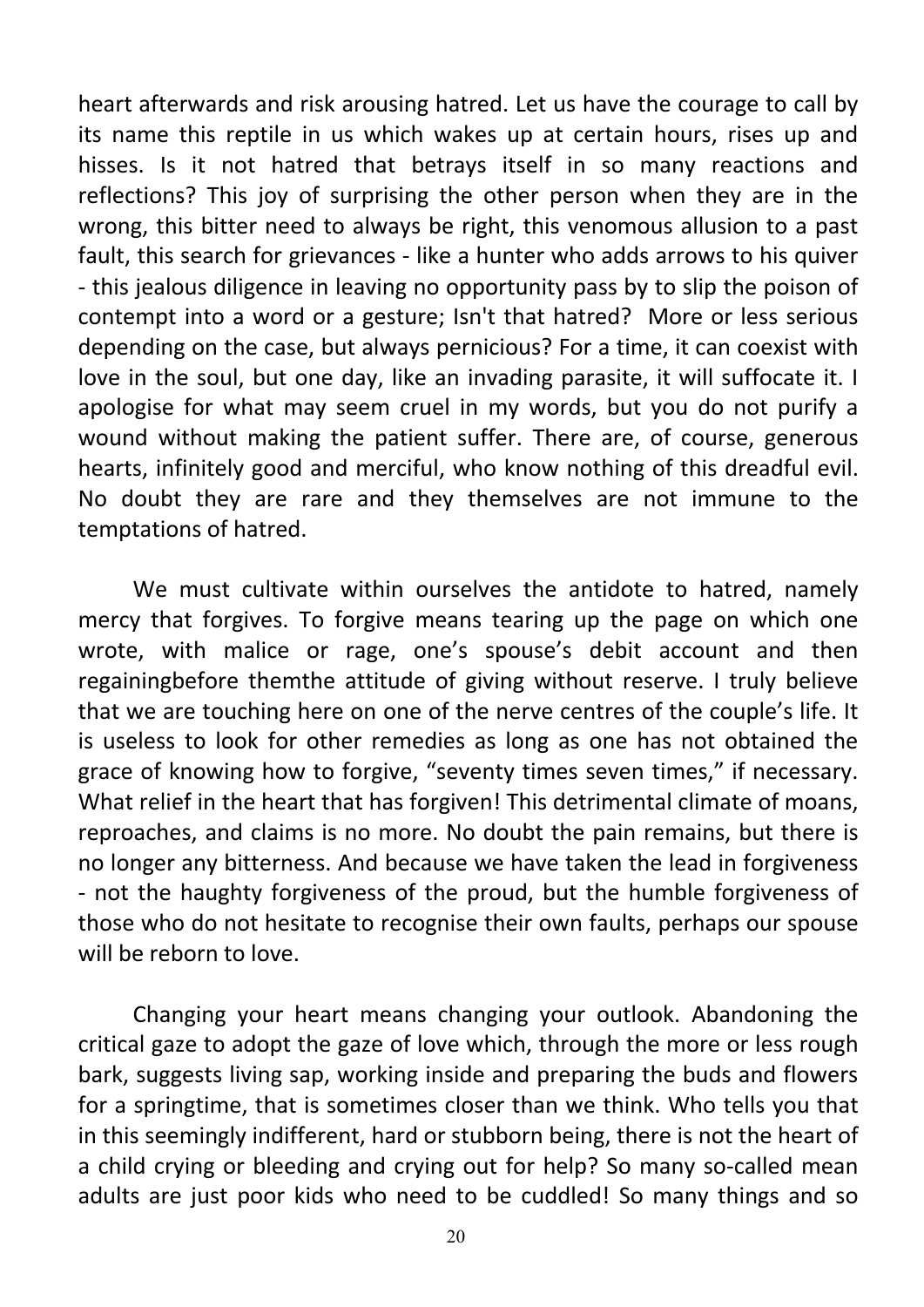many people have disappointed or hurt them, that they no longer dare to believe in love and so put on armour to protect themselves from blows. Your gaze of love will pass through the armour.

#### **Working for our Spouse's Happiness**

But it is not enough to change our heart; we must love. And if we have fallen out of the way of loving, we must learn again. Discover once again that love which made you say, on your engagement day: am I capable of making them happy? — and which promised not to spare anything to make it happen. Return to the resolutions of those radiant hours. Understand what hurts in your manner of operating and scrupulously avoid it. Figure out their desires, and strive to respond to them. May nothing be foreign to you in their inner world: take an interest in their thoughts,feelings, joys, sorrows, undertakings. Discern in what they are and in what they do what it is that deserves your admiration and figure out how to make them know you know. Do not fail to recognise the delicate gestures, however modest or clumsy, by which they try to show you a little love. Thus you will encourage them to love. Encourage them to give too: you have to know how to need them. Perhaps it is not yet broken in them, this spring which everyone has and that is in the image of the most secret impulse of the Heart of God: the desire to make people happy.

Have you noticed that I have not talked to you about pursuing your spouse's "conversion"— even if that's necessary — but only about working for their happiness? I readily believe that the best means, preferable to all sermons and all zeal, which can be so indiscreet,for obtaining another person's transformation, is to work for the other person's joy. Isn't this what Saint Peter expressed in his first Letter (3, 1-2),*"Wives, in the same way, accept the authority of your husbands, so that, even if some of them do not obey the word, they may be won over without a word by their wives' conduct, when they see the purity and reverence of your lives."*

#### **Sharing**

To love also means sharing. It is difficult, this sharing, when you are in front of someone who is not hungry; but still, you must never give up. When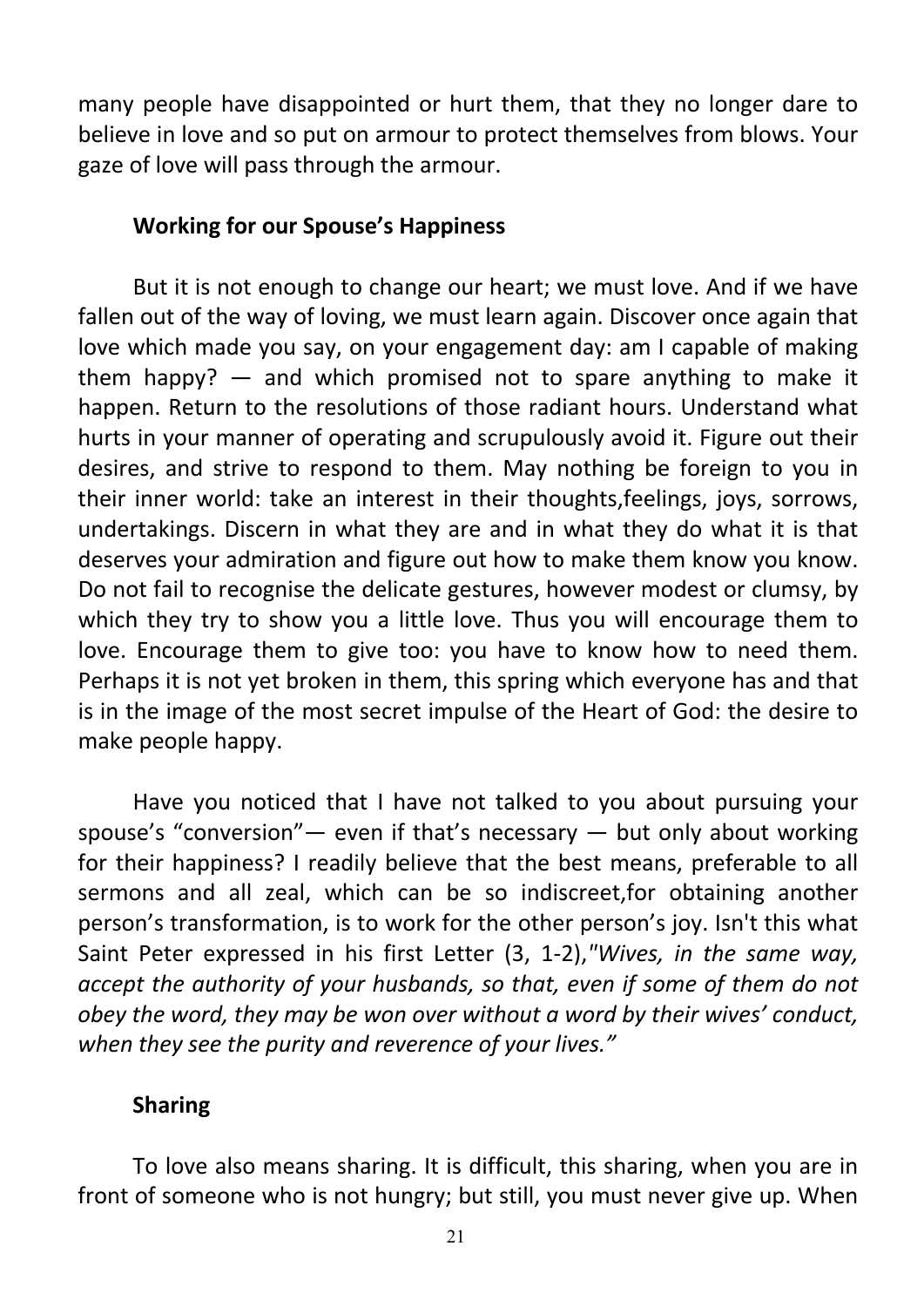I speak of sharing, I am thinking above all of the pooling of spiritual goods. If you do not let your spouse see your soul with its desires, joys,aspirations, its deeper life, how do you expect them to love you? It was the discovery of your living soul which, one day, held their gaze and awakened their heart; but today, if you lower the "iron curtain,"if you deny them what is lovable in you, you no longer help them to love. Why do so many spouses forget that one of the great laws of love is to work to conquer the other person every day? As in the early days, the means remains the same: by pleasing them. Dare I say to women that there is a "duty of coquetry," which consists above all in cultivating the elegance of their soul, as Saint Peter recommended above, but which does not, nonetheless, authorise them to neglect the charm of their outfits. To men, I will not speak of coquetry, of course, but I will remind them of what they know well: that a woman needs to admire her husband and that they must maintain her esteem by their fortitude, their decision-making, the mastery of their senses, their social influence.

I do not hesitate to add (another remedy): know how to share your grievances. Beware of the wall of silence which separates two beings more surely than seas or continents. But there is the way of doing it... Admit reciprocity. Provoke it, even. How beneficial these hours can be when, in the calm of the evening, when all irritation is appeased, spouses confide in each other what weighs on their hearts. Not to relieve their selfishness, but out of love. A grievance that is admitted to...



The Flight into Egypt, Botticelli

Henri Caffarel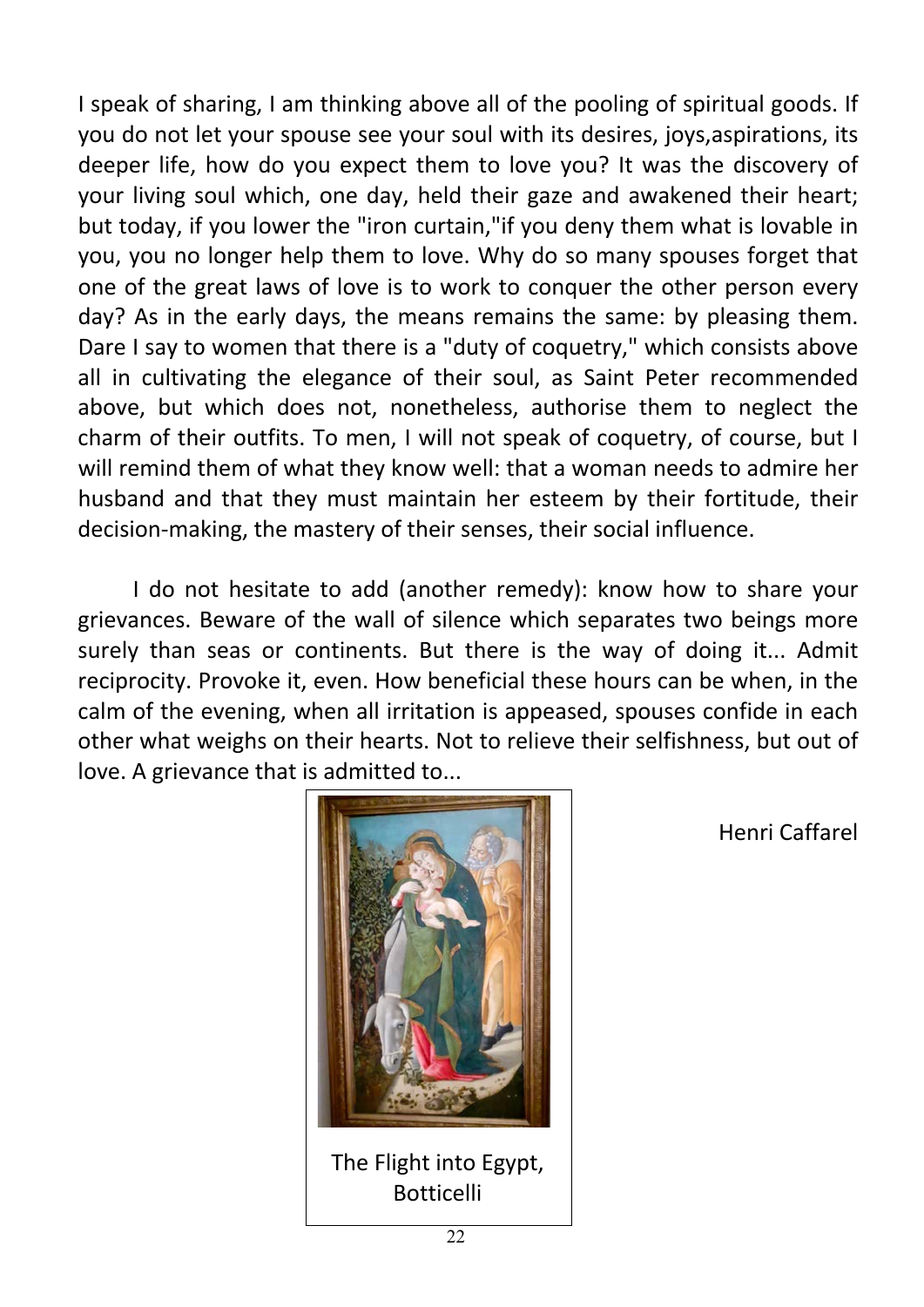#### **Prayer for the Canonisation of the Servant of God, Henri Caffarel**

God, our Father,

You planted deep in the heart of your servant, Henri Caffarel, A fountain of love, which bound him totally to your Son And inspired him with a wonderful capacity to speak of Him.

A prophet for our time,

He revealed the dignity and beauty of the vocation of every person In the words Jesus addresses to each of us: "Come follow me."

He made couples enthusiastic about the greatness of the sacrament of marriage,

The sign of Christ's fruitful love for the Church and of His union with her. He showed that priests and couples

Are called to live a vocation of love.

He was a guide to widows: love is stronger than death.

Prompted by the Holy Spirit,

He accompanied many Christians on the path of prayer.

Seized by a devouring fire, he was a dwelling place for you, Lord.

God, our Father,

Through the intercession of Our Lady,

We ask you to hasten the day

When the Church will proclaim the holiness of his life,

So that people everywhere will discover the joy of following your Son

In accordance with their particular vocations in the Holy Spirit.

God our Father, we invoke the intercession of Father Caffarel for……… (Indicate the particular favour being sought)

#### Prayer approved by Monsignor Andre Vingt-Trois – Archbishop of Paris. "Nihil obstat": 4th January 2006 – "Imprimatur": 5th January 2006.

*In the case of a particular favour obtained through the intercession of Father Caffarel, Contact: The Postulator, Association "Les Amis du Père Caffarel" 49 rue de la Glacière – F 75013 PARIS*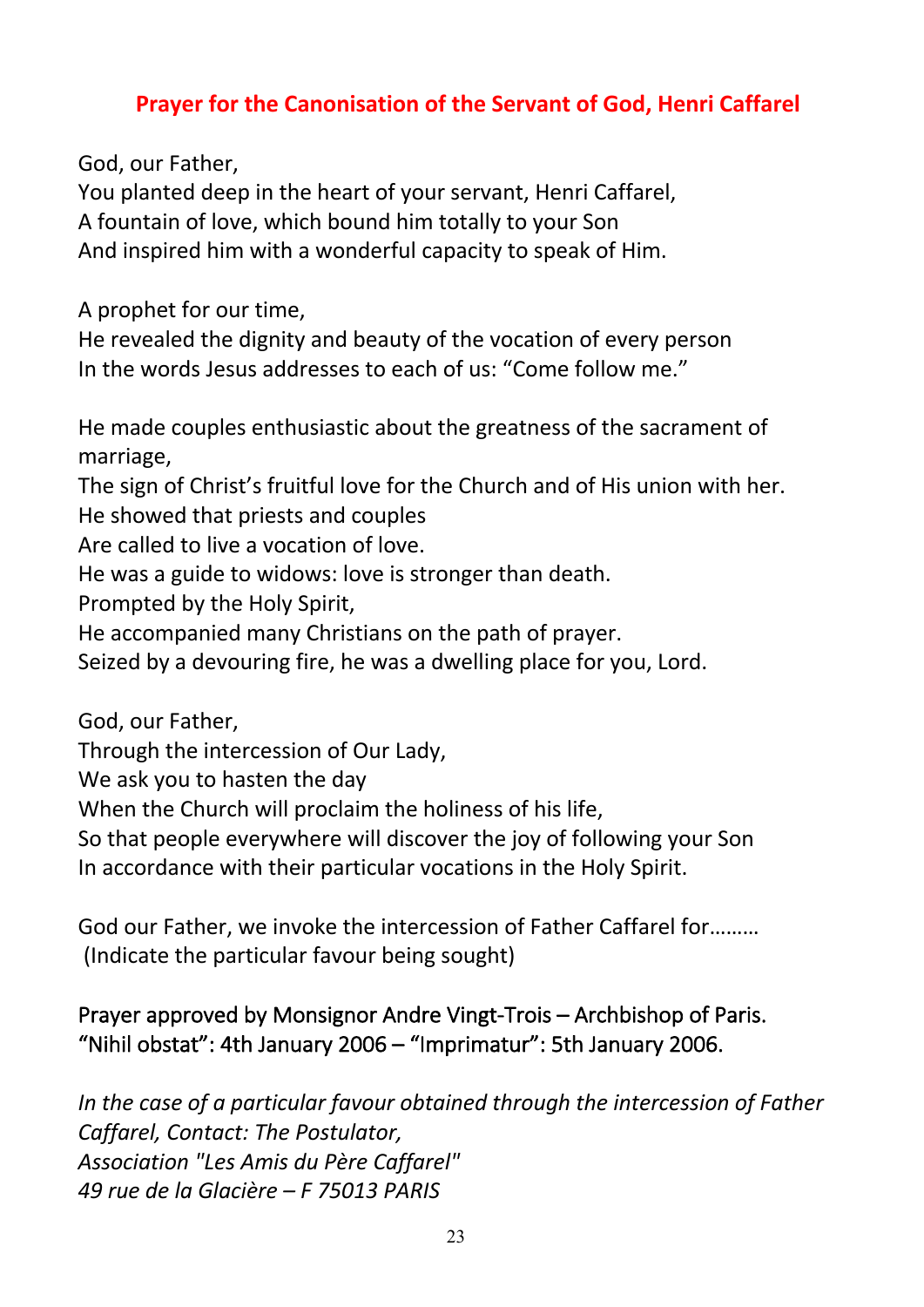# **Association of The Friends of Father Caffarel**

#### **Honorary Members**

Jean & Annick ALLEMAND, former secretaries, biographer of Father Caffarel † Louis  $\mathbb{F}$  et Marie d'AMONVILLE, former responsible couple of the ERI<sup>1</sup> Madeleine AUBERT, leader of the "Fraternité Notre-Dame de la Résurrection" Igar & Cidinha FEHR, former responsible couple of the  $ERI<sup>1</sup>$ Mgr François Fleischmann, former Spiritual Counsellor of the ERI<sup>1</sup>th Alvaro & Mercedes GOMEZ-FERRER, former responsible couple of the ERI<sup>1</sup> Pierre **†& Marie-Claire HARMEL, Team members and former Belgian Minister** Cardinal Jean-Marie LUSTIGER, former Archbishop of Paris <sup>+</sup> Odile MACCHI, President of the "Fraternité Notre-Dame de la Résurrection" Marie-Claire MOISSENET, Emeritus President of the Movement "Espérance et Vie" Pedro and Nancy MONCAU ✞, founding couple of Teams in Brazil Olivier & Aude de la MOTTE, responsible couple of the "Intercessors" Mgr Éric de MOULINS-BEAUFORT, Archbishop of Reims José & Maria Berta MOURA SOARES, former responsible couple of the  $ERI<sup>1</sup>$ The Prior of NOTRE-DAME de CANA (Troussures) Father Bernard OLIVIER o.p., former Spiritual Counsellor of the ERI<sup>1</sup>th René RÉMOND, of the "Académie française" ✞ Gérard & Marie-Christine de ROBERTY, former responsible couple of theERI<sup>1</sup> Michèle TAUPIN, President of the "Espérance et Vie" Movement Mgr Guy THOMAZEAU, Emeritus Archbishop of Montpellier Mgr André VINGT-TROIS, Emeritus Archbishop of Paris Carlo  $\hat{T}$  & Maria-Carla VOLPINI, former responsible couple of the ERI<sup>1</sup> Danielle WAGUET, collaborator and executor of Father Caffarel's Will

1 ERI: International Leading Team of the Teams of Our Lady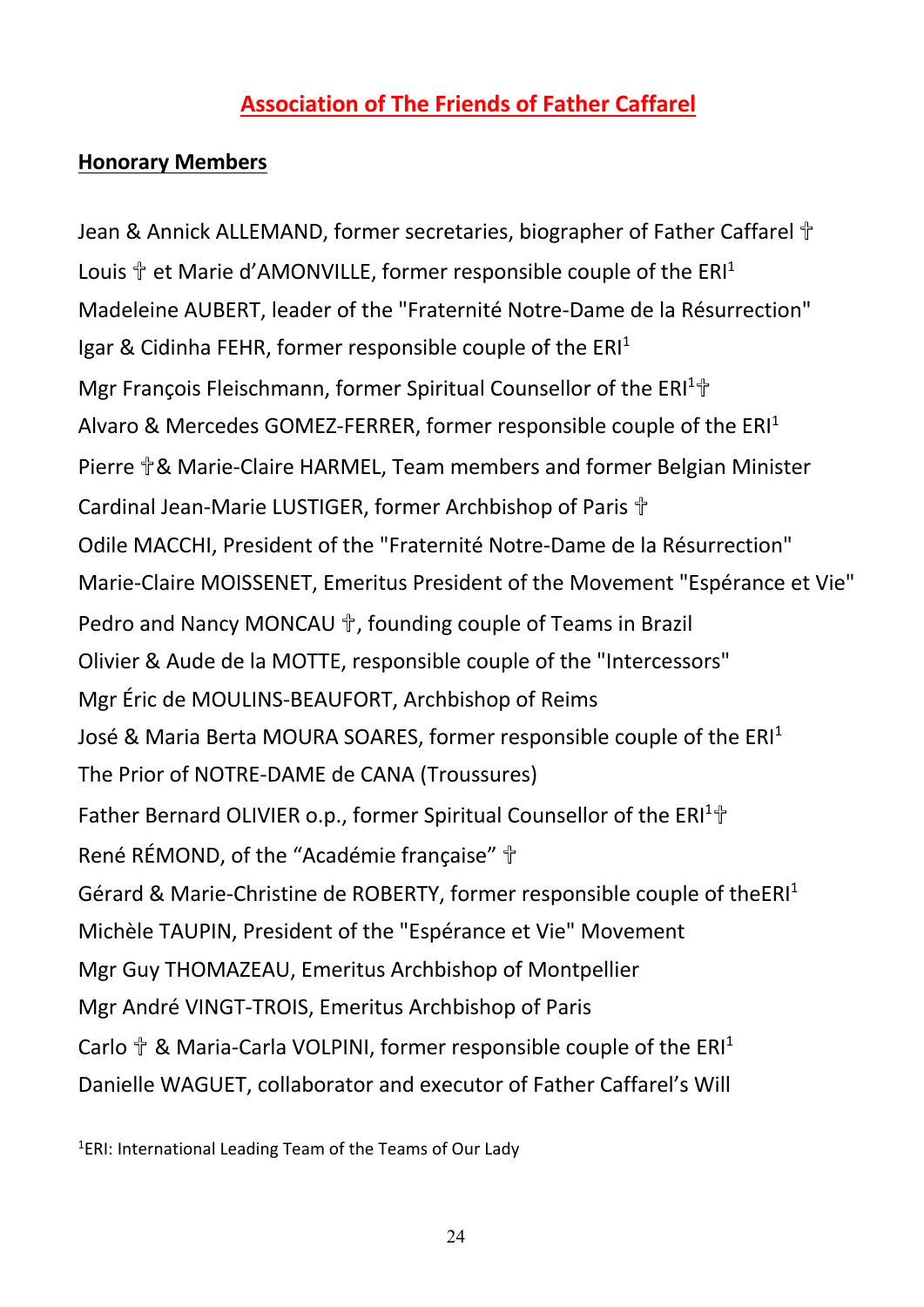# **Postulator to the Cause (Rome):**

Brother Angelo PALERI, o.f.m. conv

# **Editor of the Cause of the Canonisation of Father Henri Caffarel:**

Father Marcovits, o.p

# **Director of publication:**

Edgardo Bernal Dornheim

#### **Editorial Team:**

Loïc & Armelle Toussaint de Quièvrecourt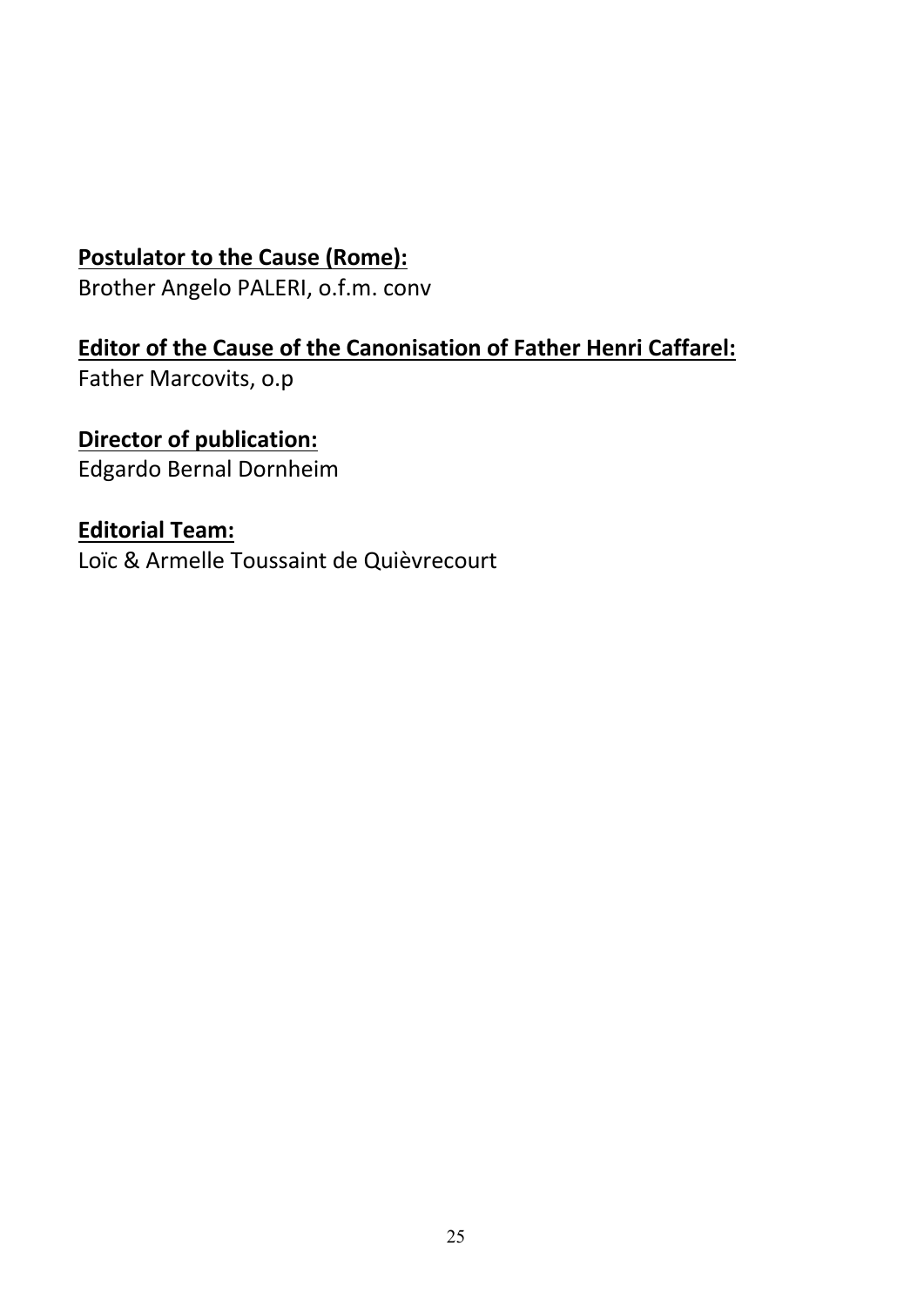#### THE FRIENDS OF FATHER CAFFAREL

Law 1901 Association for the promotion of the Cause of the canonisation of Father Henri Caffarel 49, rue de la Glacière - (7thFloor) - F 75013 PARIS Tel: + 33 1 43 31 96 21 - Fax: + 33 1 45 35 47 12

Email: association-amis@henri-caffarel.org

Web Site: www.henri-caffarel.org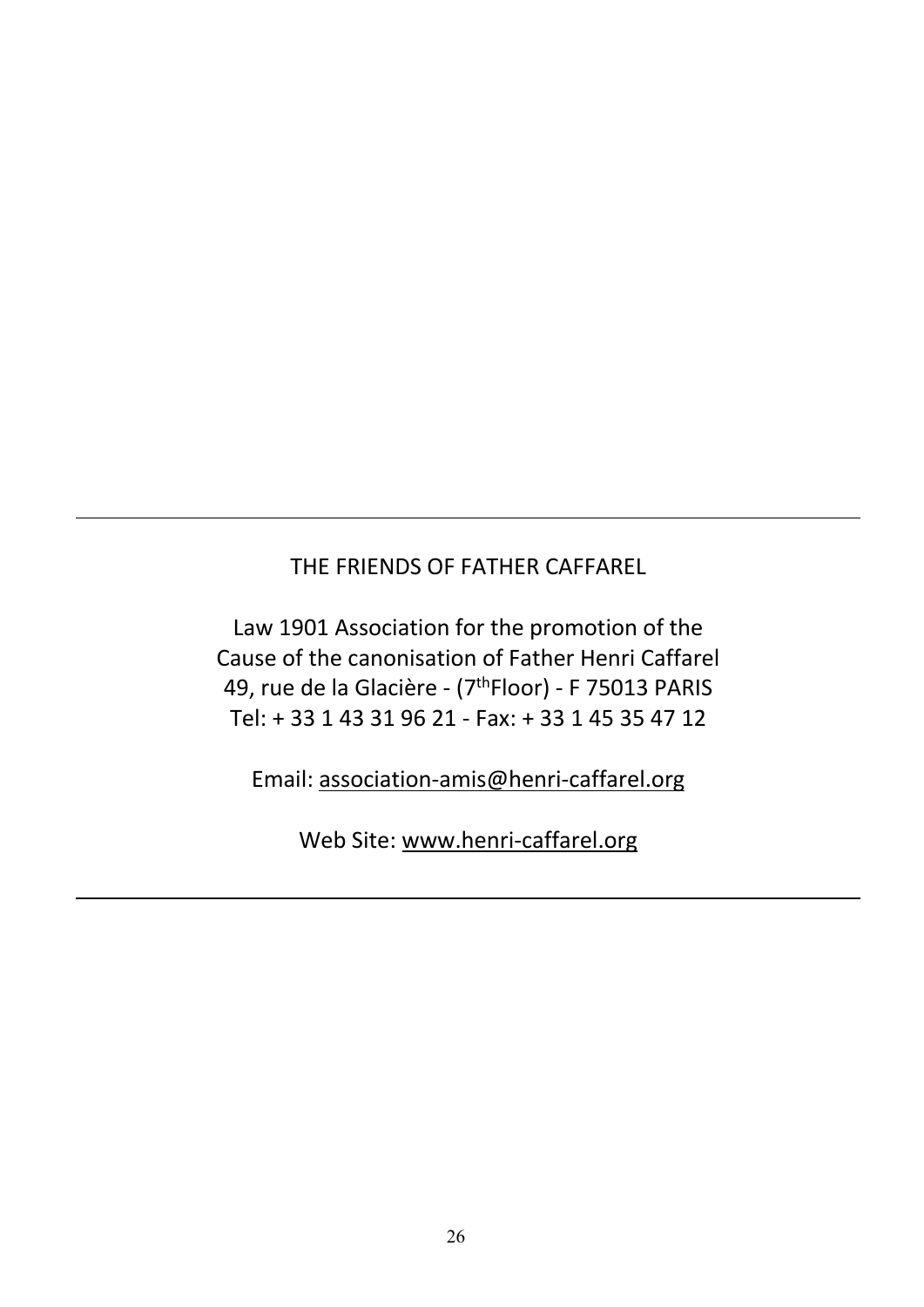# **Have you remembered to renew your membership of the Association of The Friends of Father Caffarel?**

You can pay your dues by PayPal on: www.henri-caffarel.org

#### **MEMBERSHP FORM**

| - I renew my (We renew our) membership to the Association "The Friends of<br>Father Caffarel" for the year 2022,                  |
|-----------------------------------------------------------------------------------------------------------------------------------|
| - And I(we) remit the annual dues of:<br>1. Single member: 10 €<br>2. Member couple: 15 €<br>3. Member / Benefactor: 25 € et plus |
| <b>MEMBERSHIP FORM TO SEND TO:</b>                                                                                                |

**Les Amis du Père Caffarel**

# **49 rue de la Glacière – 7ème étage F-75013 PARIS**

Please send your dues to the Correspondent for "The Friends of Father Caffarel" in your Super-Region or Region at the following address:

**United States SR: Paul & Monique Harris,** paulnmonique@comcast.net **Transatlantic SR: Tom & Maureen HOBAN,** tomhoban67@gmail.com